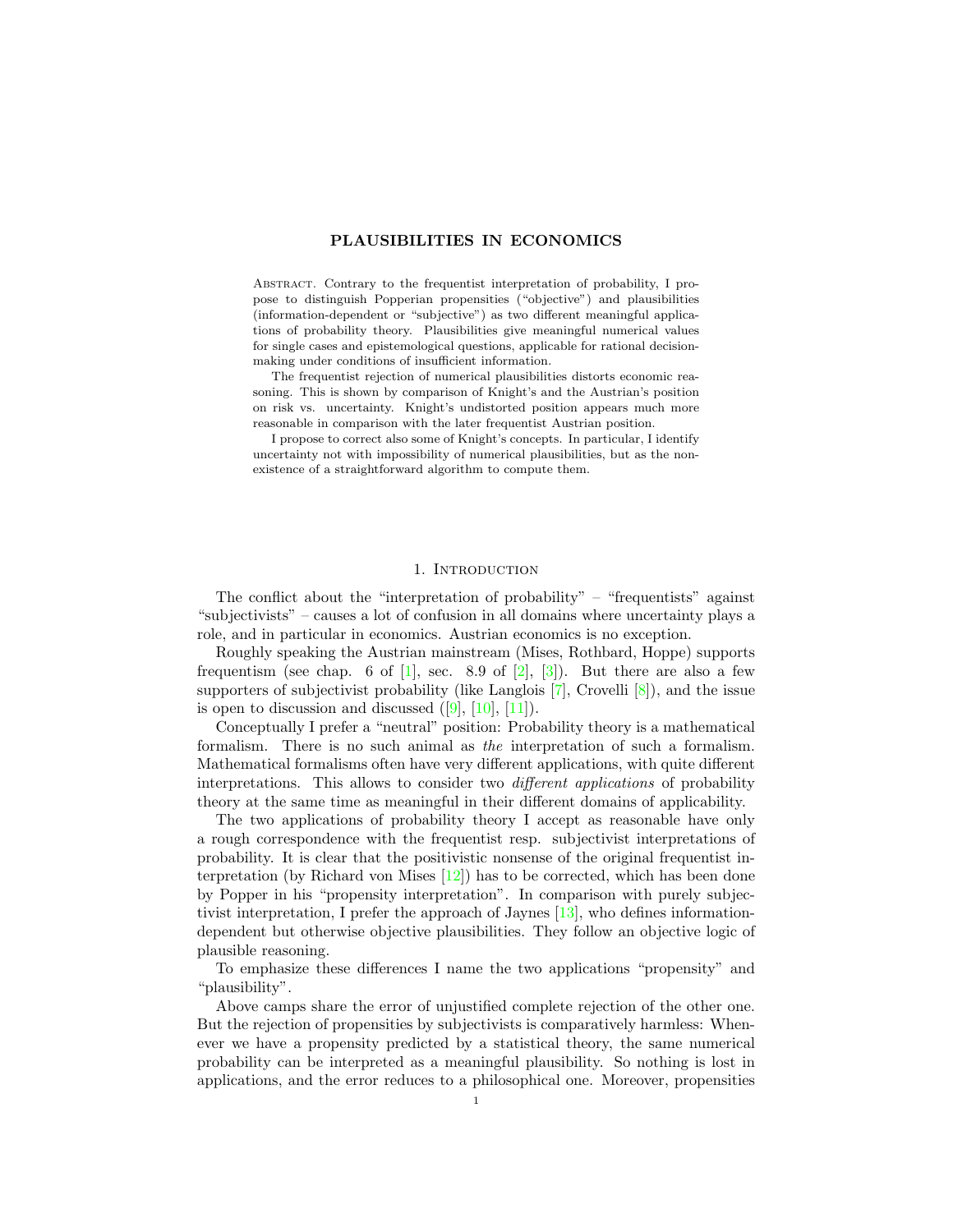do not play an important role in economics – their natural domain of applicability is fundamental physics.

Instead, plausibilities are extremely important in economics – they describe rational human decision-making under uncertainty and insufficient information. Their rejection by frequentism is fatal – the adequate mathematical apparatus for these applications is lost.

Austrian economic theory of uncertainty is a nice example to illustrate the harm caused by frequentism. The approach used by Ludwig von Mises [\[1\]](#page-30-0) (1946) (developed by Hoppe  $\lceil 3 \rceil$  (2007)) has been heavily influenced by the positivistic frequentist interpretation as proposed by his brother Richard von Mises [\[12\]](#page-31-1) (1939). This has caused important differences in comparison with the earlier, classical approach proposed by Knight [\[14\]](#page-31-3) (1921). Wherever the two approaches differ, I argue that Knight's approach is more reasonable.

It is not that I agree completely with Knight. But his basic distinction between risk and uncertainty (and the corresponding economical conclusion risk  $=$  no profit, true uncertainty = profit) remains valid, even if only in a modified way: True uncertainty is not characterized by complete impossibility of numerical plausibilities, but, instead, by the absence of a straightforward algorithm to compute or measure them.

The situation is quite different for the ideas proposed by Hoppe [\[3\]](#page-30-2). He proposes a nice but unfortunately wrong series of identifications: Roughly speaking, observable frequencies  $exist = objective$  probabilities  $exist = numerical$  probabilities  $exists =$  natural sciences applicable  $=$  risk (insurable hazards), and, reversely, single cases and epistemology  $=$  no objective probability  $=$  no numerical probabilities  $=$  humanities  $=$  true uncertainty (uninsurable hazards).

I reject this scheme completely. In particular, I show that: 1.) numerical plausibilities are meaningful and reasonable for single cases as well as epistemological problems, 2.) for single cases there exist even a straightforward algorithm to compute them based on observable frequencies, 3.) given the frequentist definition of true randomness, the risks related with natural accidents do not fit, so, would be uninsurable, so that 4.) almost all what insurance companies insure are, if one follows Hoppe's argument, uninsurable risks.

But plausible reasoning, rejected as "utter nonsense" by frequentism, has also another aspect extremely important for libertarians: It is the logic we really need in our life, the logic necessary for decision-making in a situation of uncertainty, with insufficient information. The ideology behind frequentism – verificationism – supports only classical logic, which cares only about certainty. It tells us how to identify the loopholes in strong proofs, without telling us how to handle the resulting uncertainties. The fear of uncertainty leads, in a natural way, to dogmatic acceptance of some theories and rejection of others, independent of their scientific value. The preferred theories will be those which make promises of certainty, which is quite typical for theories supporting the state. So the message of verificationism is that our private decision-making is inherently faulty, that decision-making has to be left to Big Government Science.

Instead, from point of view of the logic of plausible reasoning everybody is, philosophically, on equal foot with Big Science: All have to follow the same logic, and even if Big Science has more information and, therefore, can obtain better expectations for plausibilities, this is only a difference in degree. There is nothing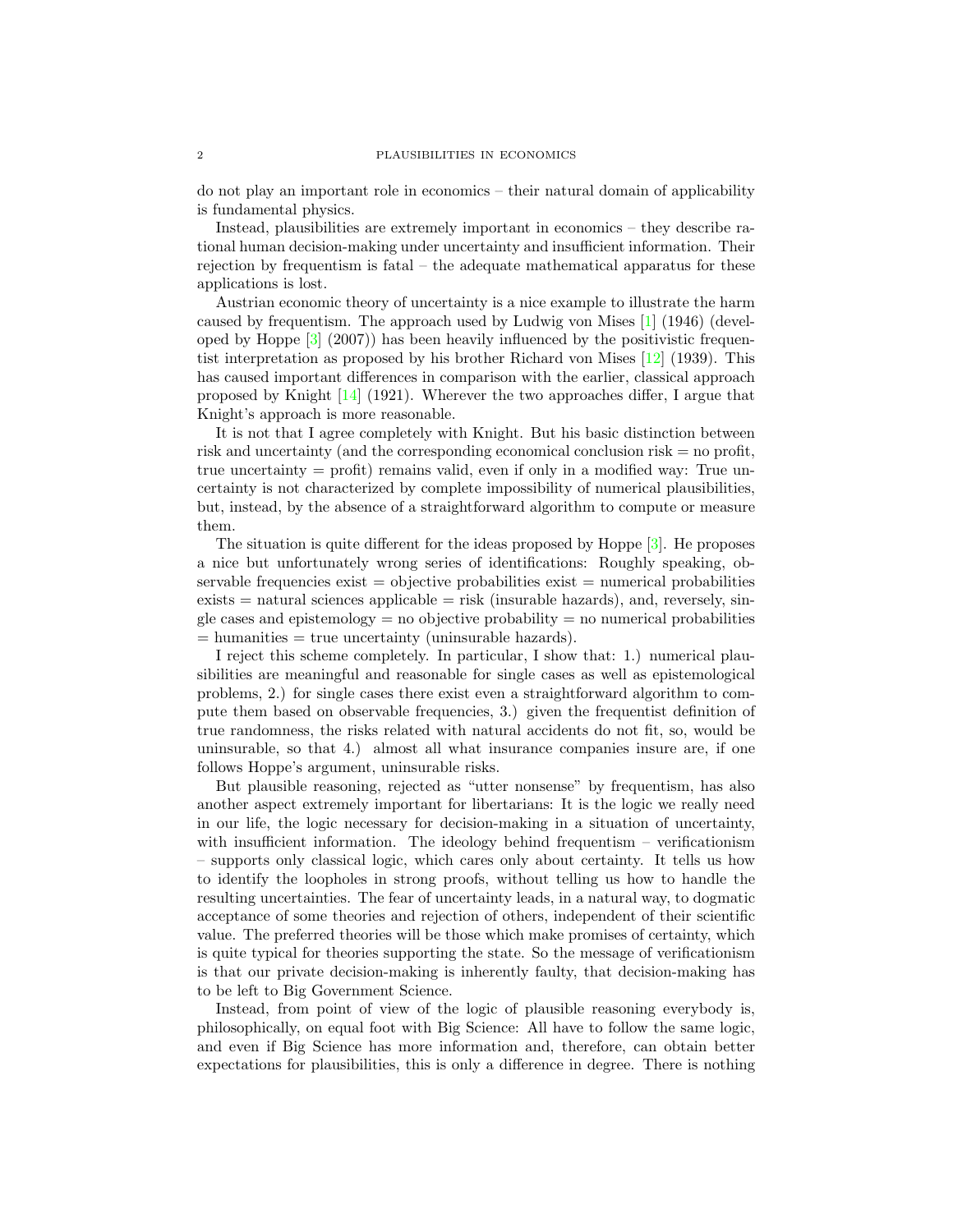inherently faulty in our everyday common sense decisions based on our plausibility expectations, and Big Science is not doing anything conceptually better. Its basic message is that one does not have to be afraid of uncertainty – there are rational methods to handle it.

### 2. Definitions

The main error in the whole issue of "interpretation of probability" is, in my opinon, the very question of "interpretation", which implicitly suggests that there is such a thing as a single "interpretation of probability". Probability theory is a mathematical apparatus, and such a mathematical apparatus has often very different applications. In particular, the mathematical apparatus of a symmetric positive definite tensor field may be used to describe Euclidean distances on a curved surface by a metric  $g_{ij}(x)$ , but also the stress tensor  $\sigma_{ij}(x)$  or the deformation tensor  $\varepsilon_{ij}(x)$ in condensed matter theory. The very idea of a conflict about the "interpretation of a symmetric positive definite tensor field" would be ridiculous.

So I think the first thing to be done is to recognize that there are different applications of the mathematical formalism of probability theory, and to distinguish them by different names. One possibility would be to use the notions "objective probability" and "subjective probability". But there are two disadvantages: They are long, and there would be a natural tendency to omit the objective/subjective, and to fall back into the confusion of "interpretation of probability".

Moreover, "subjective probability" is misleading. It is, in fact, more accurately characterized as information-depending. Now, information is usually different for different people, so different people will access different plausibilities to the same objective question. But if different people, with different interests, but in the same circumstances, with the same available information, come to different conclusions about plausibility, the question who is right and who is wrong makes a lot of sense. Intersubjective agreement about this question is not only possible – we have even established notions like "wishful thinking" for typical subjective errors in plausible reasoning. So plausible reasoning is an objective endavour, even if it depends on information.

But let's give now some short definitions:

**Definition 1** (plausibility). A plausibility distribution *defines for each statement* A, in dependence on a set of information I, a plausibility  $P(A|I)$  – a real number which characterizes the degree of certainty of, or the degree of belief into, the statement A. Greater plausibility characterizes a greater belief, greater certainty. We have  $0 \leq P(A|I) \leq 1$ , where 0 stands for "absolutely impossible" and 1 for "absolutely certain".

The plausibility distribution has to fulfill, as a consistency and rationality condition, the rules of probability theory.

Moreover, it has to fulfill additional restrictions of agreement with common sense. In particular, it has to fulfill the following symmetry principle: If the information I contains nothing which distinguishes a set of alternatives  $A_i$ , then they are all equally plausible, thus, all the  $P(A_i|I)$  have to be equal.

For details, in particular for a more detailed specification of the necessary conditions of consistency and agreement with common sense, as well as the derivation of the rules of probability theory from these conditions, see Jaynes [\[13\]](#page-31-2).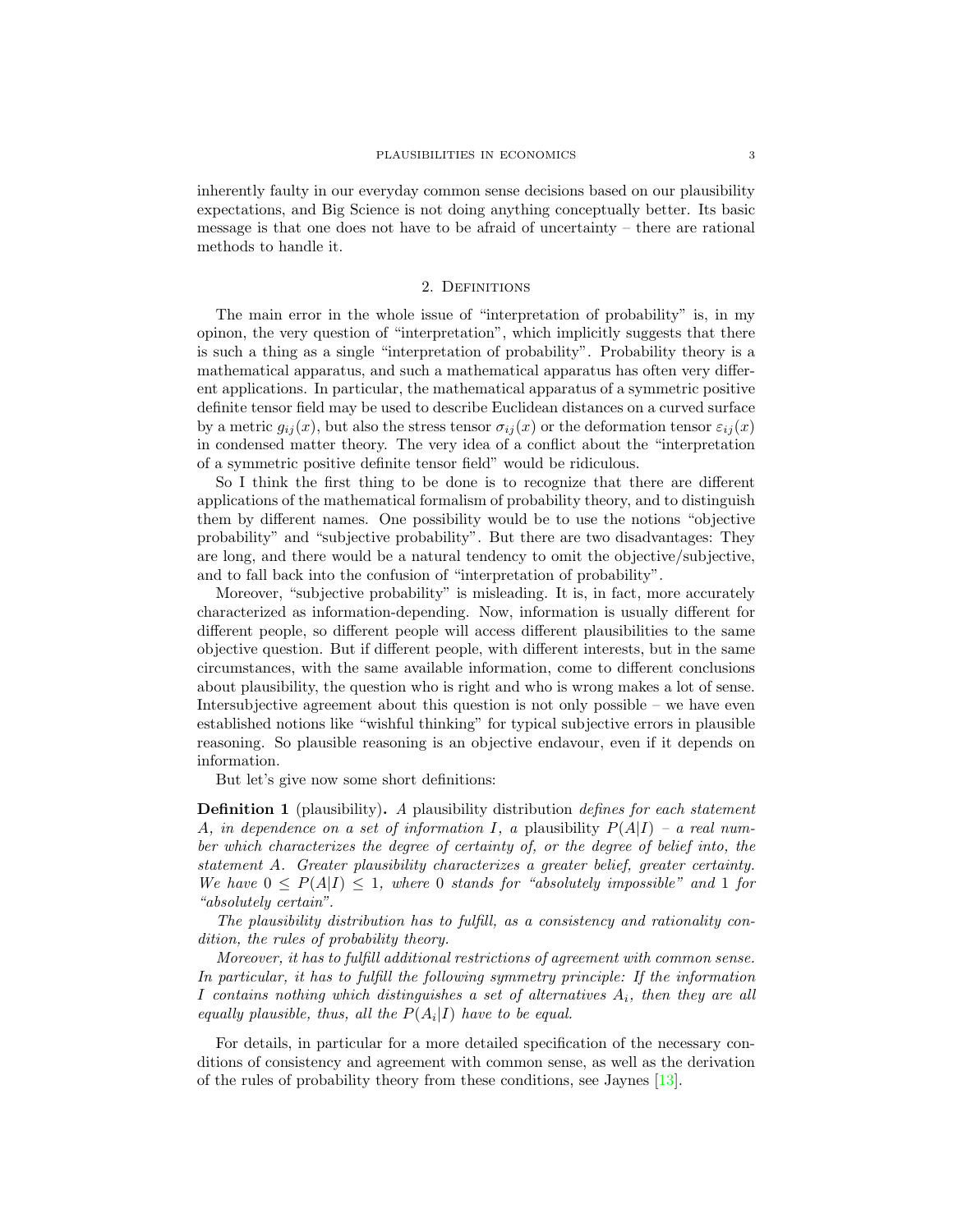#### 4 PLAUSIBILITIES IN ECONOMICS

The definition is obviously *not* an operational one: Nor does it define a general algorithm how to compute plausibilities, nor a prescription how to measure them. Instead, what is defined is a set of conditions which has to be fulfilled by a reasonable plausibility assignment. This is similar to the situation in logic: We have no algorithm how to compute the truth value of a statement given some axioms. The rules of logic only define what is a proof, but do not define a way to find a proof of a given statement from the axioms. In fact, the rules of probability theory are simply the logic of plausible reasoning, and the classical logic appears as the subset of those rules which allow to identify (at least some) absolutely certain statements.

Plausibilities do not have empirical character, so they cannot be observed or compared in some other sense with experiment. Instead, they have logical character: They describe what follows, according to the logic of plausible reasoning, from a given set of information.

That does not mean that observation is irrelevant: Observation gives new, additional information, and such new information can require large modifications of our plausibility assignments. But this does not mean that the old plausibilities have been wrong: It means that the old information was insufficient, and that the new information obtained by the observation was important and relevant.

Instead, propensities are part of empirical theories:

Definition 2 (propensity). Propensities are particular physical hypotheses, derived from physical theories (like, for example, quantum theory), which predict relative frequencies of the outcome of repeatable experiments.

Observation, in particular the observation of frequencies in repetitions of the experiment in question, may be used to test these hypotheses.

So, different from plausibilities, there is a general and straightforward algorithm how to test propensities: To repeat the related experiments often enough, to observe the frequencies, and to compare them with the propensities: By definition, in the limit of infinitely many experiments, the frequency should agree with the propensity.

2.1. The differences between propensity and plausibility. I think these definitions already show that propensities and probabilities are very different things, even with a completely different logical status: Plausibilities appear informationdependent but have certain, logical character, while propensities are informationindependent, but have empirical and therefore also hypothetical character.

To illustrate this difference, consider the case of a loaded die. The physical theory that the die is fair is, in this case, simply false, and the observation of frequencies allows to refute this theory.<sup>[1](#page-3-0)</sup>

The situation is different for plausibility: If I have no information which makes a difference between the six possible outcomes, it logically follows from the symmetry principle that I have to assign the plausibility  $\frac{1}{6}$  to each side. After throwing the dice a few times, I have different information, and the situation changes. In which way, depends again on the information I have, in particular on the plausibility of various theories about loaded dices. But even if the result will be that the die gives always only a 6, it does not mean that the *original* plausibility  $\frac{1}{6}$  was wrong in any

<span id="page-3-0"></span><sup>1</sup>Of course, there is much more than the physical properties of the die alone involved in the frequency predictions, namely the method of throwing (see [\[13\]](#page-31-2) chap.10) and the properties of the environment (think of a magnetic die and a variable magnetic field of the table). Nonetheless, all this has to do with physics and is predictable in principle by the physical theory.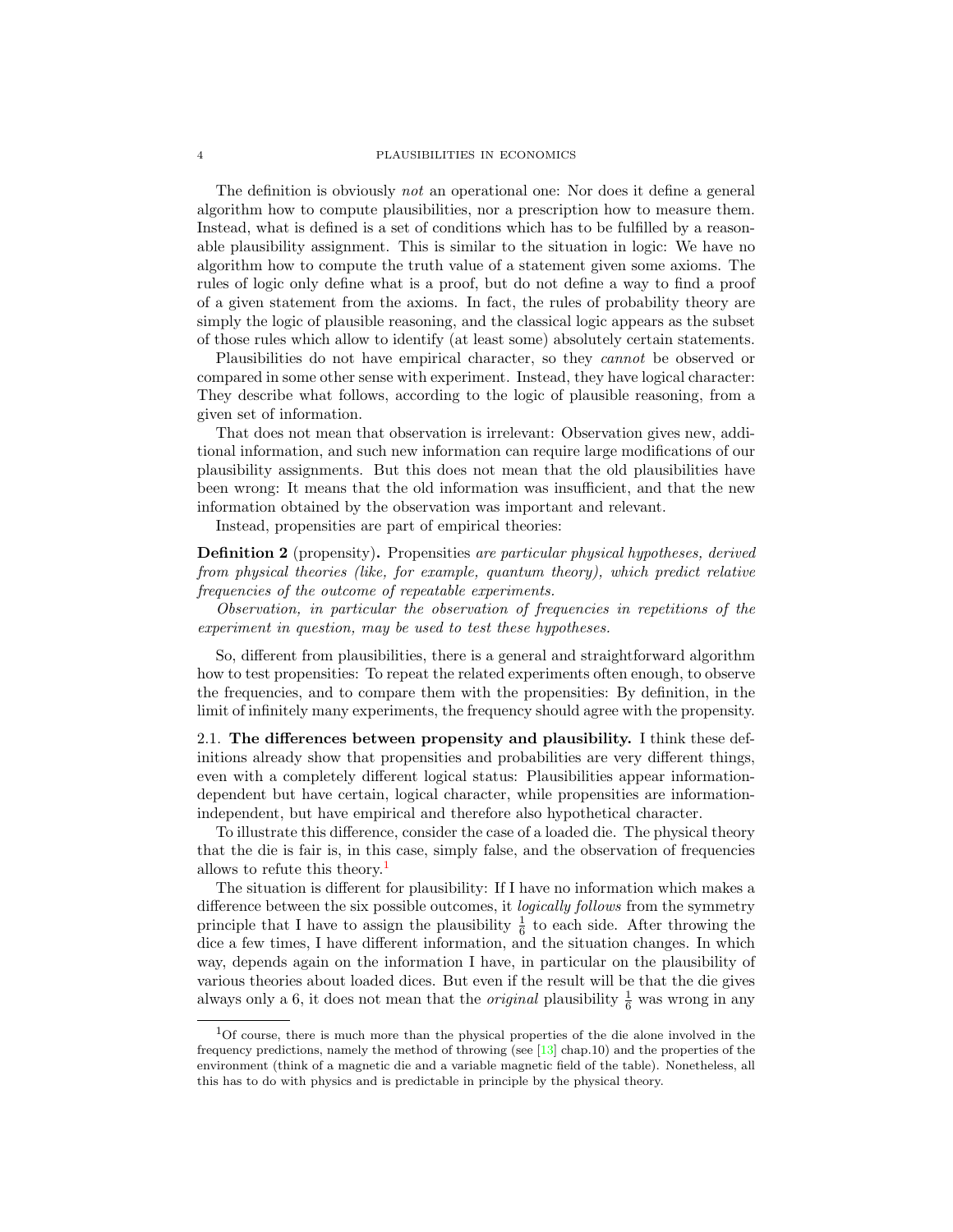way – it was all what could be extracted from the available information, and this result is completely certain, is a mathematical theorem.

So we have, in fact, the paradoxical situation that the numerical plausibilities, rejected by the frequencies as "utter nonsense", may be (of course only in some situations) derived as strong mathematical theorems, while propensities always remain hypothethical.

On the other hand, let's note that this mathematical, logical character of plausibility makes the problem of establishing the plausibility of a statement arbitrary complex: If there exists a mathematical proof  $A \Rightarrow B$ , then  $P(B|A) = 1$ . But what if I have no idea that such a proof exists? If my knowledge of mathematics is so rudimentary that the possibility of existence of a proof  $A \Rightarrow B$  seems as plausible to me as that of a proof  $A \Rightarrow \neg B$  or the non-existence of any such connection? This does not matter – it is my personal problem. Given the information  $A$ , I can derive that  $B$  is certain, even if only in principle. The information which distinguishes  $B$ from its negation  $\neg B$  is available to me, even if I do not recognize this. And there is no algorithm which allows me to recognize this, because there is no algorithm which allows me to decide if a mathematical statement can be proven from a given set of axioms.

So conceptually, philosophically propensity and plausibility don't have much in common. What above notions share are only the properties they share with the mathematical apparatus of probability, and the nice but irrelevant point that all three notions share the scheme " $p \ldots$  ity", with the consequence that the mathematical denotion  $P(.|.)$  looks natural for all of them.

## 3. A priori probabilities

The notion "propensity" is a reference to Popper, who has introduced it in his propensity interpretation of probability [\[16\]](#page-31-4). It is a variant of the frequency interpretation proposed by Richard von Mises [\[12\]](#page-31-1), but differs from the original, positivistic frequency interpretation in the same way as Popper's fallibilism differs from the positivistic concept of derivation of scientific theories from observation.

The first important difference is the priority of theory: Following Popper, theories are free inventions of the human mind. Even if their creators may be influenced by results of observations or by inductive reasoning, the ideas used to develop the theory have no importance for the evaluation of the theory. Observation is used to evaluate the theories after they have been proposed: First, the theory has to be proposed by somebody. Then, predictions about the outcome of experiments have to be derived from the theory. And only after this, these predictions can be compared with the observed outcome of the experiments. This is a logical sequence: In real time, the experiment may have been done before the presentation of the theory and may have motivated its creation. But this is logically irrelevant – we cannot tell if the theory is supported by the experiment or not before the theory has been presented, and before the prediction for the outcome of the experiment has been derived from the theory. In this sense, theories are in Popper's methodology in general a priori. Propensities are part of the theory, and are, therefore, a priori too.

The second important difference is the hypothetical character of the theory, and, as a consequence, of the propensities as part of the theory too.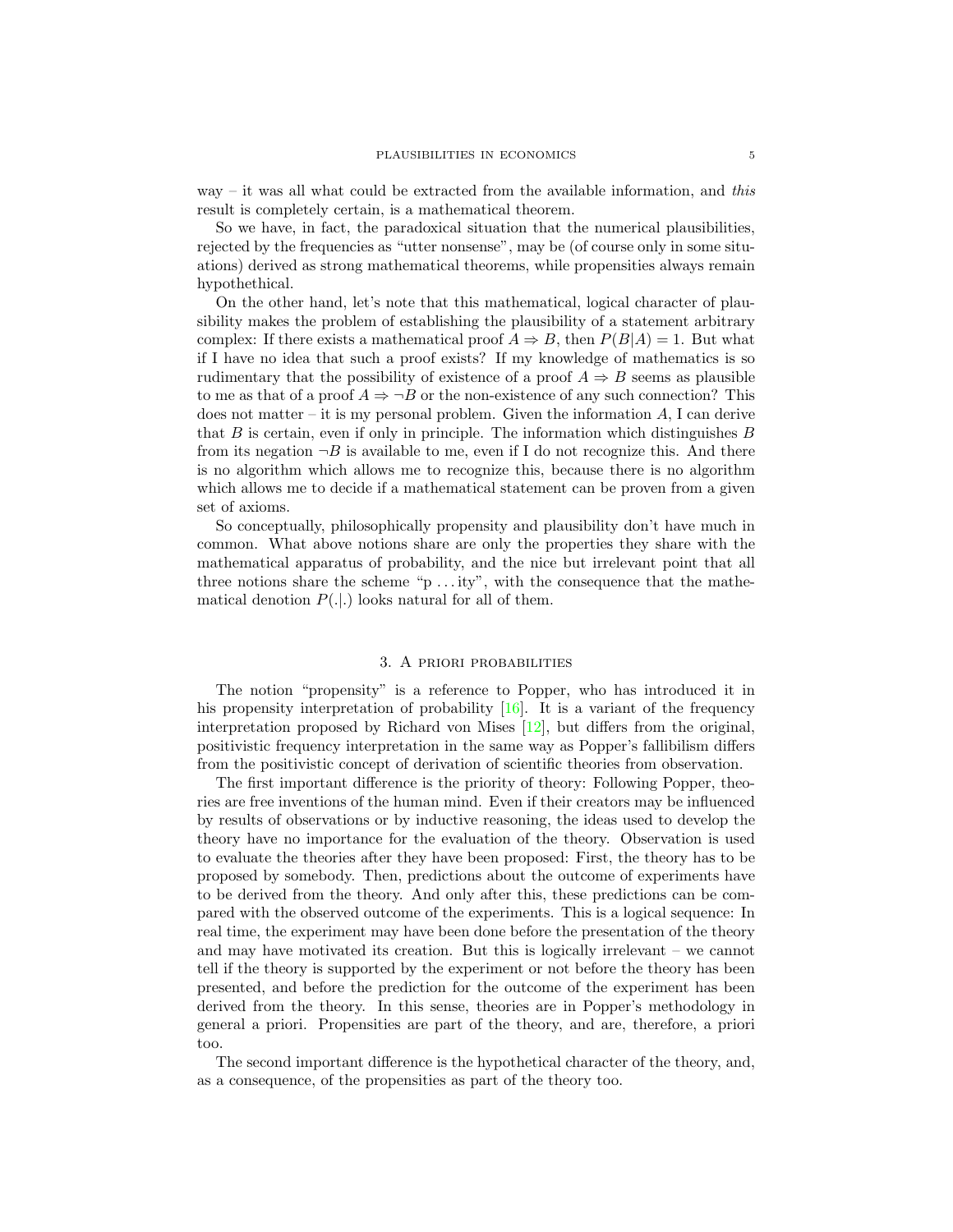### 6 PLAUSIBILITIES IN ECONOMICS

In physics (and I think in other natural sciences too) the positivistic idea of derivation of a theory from observation is as dead as possible for a philosophical theory, and the propensity interpretation as presented here is in fact what physicists have in mind if they describe themself as supporters of the frequency interpretation.

But it seems that this part of the positivistic doctrine, long dead in physics, has survived in Austrian economics. At least Hoppe classifies the position of Mises in this way:

With this definition of class probability, Ludwig von Mises shows himself in complete agreement with his brother. For him, too, there is no such thing as a priori probability  $([3]$  $([3]$  p. 9),

without distancing himself. Moreover, discussing an argument proposed by Knight in favour of the reasonableness of a-priori probabilities, namely that

[i]f the die is really perfect and known to be so, it would be merely ridiculous to undertake to throw it a few hundred thousand times to ascertain the probability of its resting on one face or another  $([14] \; \text{p. } 215),$  $([14] \; \text{p. } 215),$  $([14] \; \text{p. } 215),$ 

Hoppe supports the positivistic rejection of a priori probabilities by inferring a counterargument

Richard von Misess reply to this definition can be inferred . . . : Precisely. But this definition only shows that there is no such thing as a priori probability. Because in order to classify a die as perfect, one must first show this to be true and that cannot be done other than by means of long-run observations  $(3$  p. 8).

Then he characterizes Knight's position in a not really supporting way:

his deviation turns out little more than a minor if unfortunate slip  $([3] p. 7).$  $([3] p. 7).$  $([3] p. 7).$ 

But maybe there really is a point against a priori probabilities? No. If Richard von Mises argues

How is it possible to be sure, that each of the six sides of a die is equally likely to appear. . . . Our answer is of course that we do not actually know this unless the dice . . . have been the subject of sufficiently long series of experiments to demonstrate this fact  $(12)$ p. 71, as quoted by [\[3\]](#page-30-2) p. 6),

the straightforward Popperian reply is that, first, we do not even claim to be sure – propensities are always hypothetical – and that, second, a series of experiments can never give certainty.

In fact, if the die is fair, then the sequence  $\{6, 6, 6, 6, 6, 6\}$  is as probable as any other particular sequence, say,  $\{1, 5, 3, 6, 2, 2\}$ , namely  $(\frac{1}{6})^6$ . What makes the two sequences qualitatively different is that the first one makes a particular alternative theory – that the die is unfair and gives a 6 with much larger probability – much more plausible, while there is no such alternative theory getting advantages in the second case. But anyway this gives only plausibility, not certainty.

So I see no need for further argumentation. But one should not forget below that there is disagreement even about this.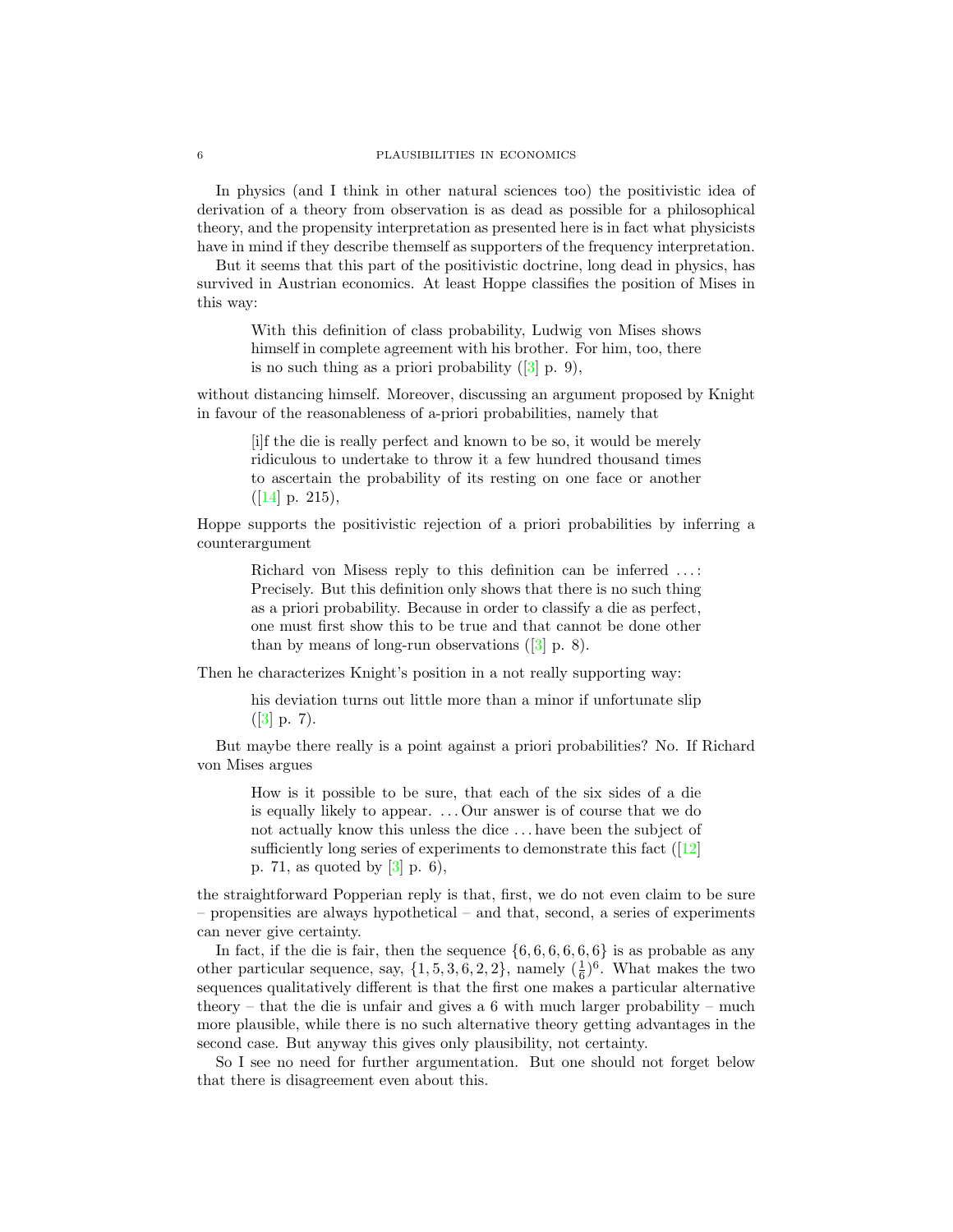3.1. About true randomness. An important part of the original, positivistic frequency interpretation is the "Principle of Randomness or the Principle of the Impossibility of a Gambling System", which is also supported by Hoppe:

The second condition to be fulfilled is that of "randomness." In Richard von Misess words, "only such sequences of events or observations, which satisfy the requirements of complete lawlessness or randomness [are true] collectives." In order to employ the probability calculus, it must be impossible to devise "a method of selecting the elements so as to produce a fundamental change in the relative frequencies" (R. Mises 1957, p. 24). "The limiting values of the relative frequencies in a collective must be independent of all possible place selections" (pp.  $24 - 25$ ; ...). Or as Ludwig von Mises expressed the same requirement: for every element of a class it must hold that nothing is known about its attributes under consideration but that it is an element of this class (and that everything is known about the relative frequency of specified attributes for the class as a whole).  $([3] \text{ p. } 12f)$  $([3] \text{ p. } 12f)$  $([3] \text{ p. } 12f)$ 

An example provided by Richard von Mises illustrates this condition:

Imagine, for instance, a road along which milestones are placed, large ones for whole miles and smaller ones for tenths of a mile. If we walk long enough along this road, calculating the relative frequencies of large stones, the value found in this way will lie around  $1/10.$  ... The deviations from the value 0.1 will become smaller and smaller as the number of stones passed increases; in other words, the relative frequency tends towards the limiting value 0.1. (R. Mises 1957, p. 23)

[t]he sequence of observations of large or small stones differs essentially from the sequence of observations, for instance, of the results of a game of chance, in that the first sequence obeys an easily recognizable law. Exactly every tenth observation leads to the attribute "large," all others to the attribute "small." (p. 23)

The essential difference between the sequence of the results obtained by casting dice and the regular sequence of large and small milestones consists in the possibility of devising a method of selecting the elements so as to produce a fundamental change in the relative frequencies. We begin, for instance, with a large stone, and register only every second stone passed. The relation of the relative frequencies of small and large stones will now converge toward  $1/5$  instead of  $1/10$ . ... The impossibility of affecting the chances of a game by a system of selection, this uselessness of all systems of gambling, is the characteristic and decisive property common to all sequences of observations or mass phenomena which form the proper subject of probability calculus. . . . The limiting values of the relative frequencies in a collective must be independent of all possible place selections. (pp.  $24 - 25$ ) ([\[12\]](#page-31-1) as cited by [\[3\]](#page-30-2) p. 4)

What is the place of this principle in the propensity interpretation? The notions of "place selection" and "gambling strategy" are a little bit unfortunate, because experiments which may be used to test statistical theories do not have an order,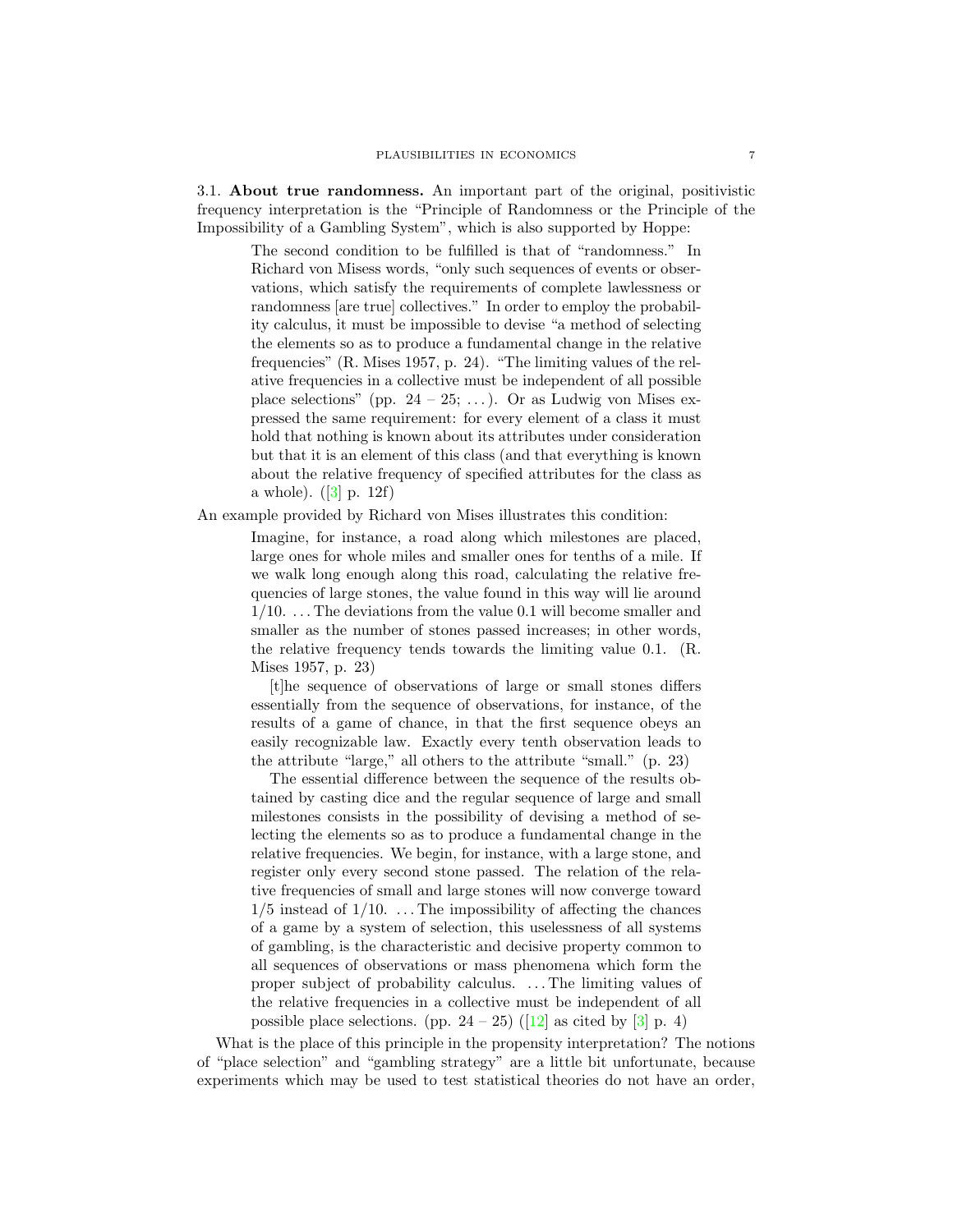except in very special but accidental circumstances. In fact, in statistical theories like quantum theory an experiment is defined by a procedure of state preparation. This procedure is necessarily incomplete – at least the moment of time cannot be fixed completely, because this would prevent any repetition and, as a consequence, any observation of frequencies. But there are, of course, much more parameters than time which have to be left unspecified. So, a "gambling strategy" is simply a more complete specification of the experiment, which fixes some of the remaining infinite number of unspecified conditions. Now, according to the theory in question, this more completely specified experiment is a valid experiment, thus, the theory predicts the same frequency. So, if the more complete specification gives another frequency, the theory in question is false. So there is no need for an additional "principle of randomness" for propensities – it is automatically part of the statistical theory in question.

In this sense, it is even part of approximate theories. Now, for approximate theories we usually know that the principle of randomness does not hold – that the more fundamental theory allows to make more specific descriptions so that the resulting frequencies differ from those predicted by the approximation. But what would be the point of this? We know, last but not least, anyway that the approximate theory is in a strong sense false, else we would not name it an approximation.

Nonetheless, for discussing the consequences of the "principle of randomness", it seems useful to distinguish the case of approximation, where it is not even claimed that the principle holds – we will name this "approximate randomness" – from a fundamental theory, like, in particular, quantum theory, where the question if the principle of randomness is fulfilled is a serious, viable hypothesis. The last case deserves to be named "true randomness".

In itself, true randomness is not observable. In a world with strong encryption, there the NSA would be extremely interested to learn a method to distinguish with more or less certainty, by observation, a file containing random numbers from a truecrypt container (different from observing the filetype being ".tc"), the idea of establishing true randomness by observation of a random sequence is quite naïve. The best one can hope for is to distinguish truely random sequences from those created by special encryption algorithms.

3.2. What is measured by relative frequencies? But what has happened with the quite plausible basic idea of frequentism that probabilities are what is measured by relative frequencies of repeatable experiments?

The point is that it is not clear, without any theoretical background, what is a frequency, and what a repeatable experiment. What is such a repeatable experiment is, quite obviously, a theory-dependent notion. Indeed, to define the experiment, one has to specify everything which influences the outcome completely. If we forget to fix some relevant parameter in the general specification, different experimenters will consider this parameter as irrelevant, and in their experiments this parameter will have different values. The results will be different, the parameter which caused the difference is not considered, not known, and no reasonable prediction is possible.

But what are the parameters which have to be fixed to obtain a unique result, or at least a unique frequency, is clearly theory-dependent. There is no abstract, theory-independent principle which allows to distinguish relevant from irrelevant parameters. And in different experiments at least some parameters have to be different – at least position in space and time.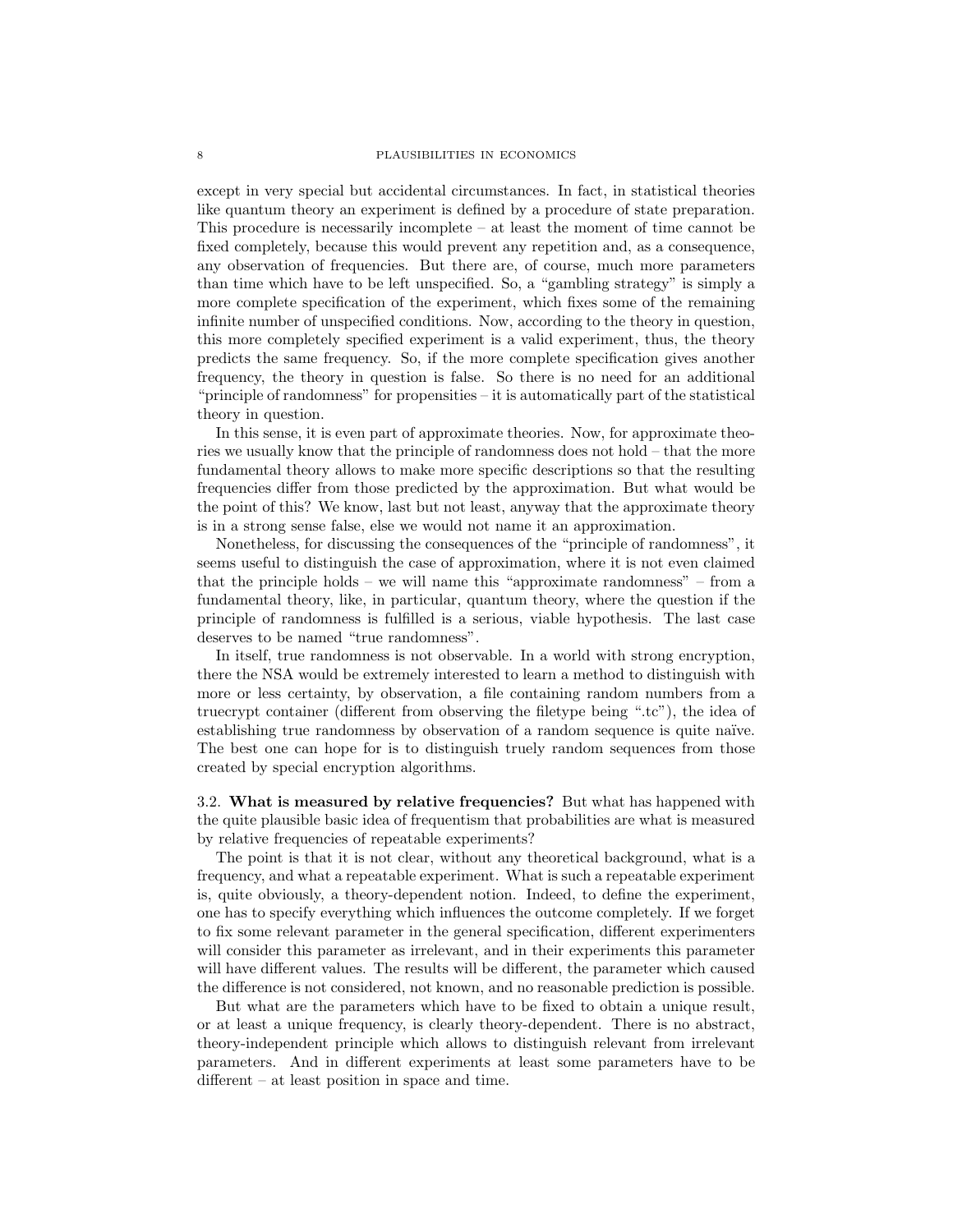We see, yet again, the complete meaninglessness of the empiricistic idea to derive theories from observations. It is not even clear what is an observation without the specification of a theory.

Now, consider the specific case of a theory which postulates some probabilities as fundamental, and another, better theory, which recognizes that there is, in fact, a gambling strategy. Then, the meaning of a complete description of an experiment is different in above theories. What is a complete description from point of view of the first theory does not specify the gambling strategy – there is no such gambling strategy according to this theory, or, in other words, any proposals for gambling strategies are irrelevant parameters which do not change the observable frequencies.

From point of view of the second theory, the description of the experiment is simply incomplete. One has to specify which of the different gambling strategies is used. Without this specification, the resulting frequencies are not completely specified.

So what is measured if one simply measures frequencies, without any theory which prescribes what is the complete preparation procedure of the experiment, is therefore easy to guess – utter nonsense.

This argument should not be taken too seriously – the assumption "without any theory" is quite strong, and, in fact, whenever one observes some frequencies, there exists an easy to formulate and simple theory: That the conditions used to distinguish an experiment from everything else which happens in the world specify the outcome as much as possible, so that the remaining uncertainty fulfills the principle of true randomness. This "theory" is in most cases nothing one has to take seriously, in particular it is usually quite clear that it can be only a case of approximate randomness. But, because of such simple "theories", the assumption "without any theory" is, in fact, never fulfilled in reality. Everybody has some "theories".

## 4. Is there anything wrong with approximate propensities?

The distinction between true and approximate randomness is important because the frequentist case against numerical plausibilities is based on the assumption of true randomness. Or, more accurate, on the fact that statistical theories applicable to human behaviour make sense only as approximations, with approximate randomness. Indeed, here is the argument as presented by Hoppe:

The randomness (or homogeneity) assumption can be made vis-avis events of the accident variety. For instance, we know nothing about the attribute of any particular bottle (will it break or not?) except the bottles membership in a class of bottles (of which we know the probability of bottles breaking or not); and we know nothing about the attribute of any particular throw of a die (will it be a 6 or not?) except the throws membership in a class of dice throws (of which we know the probability of throwing sixes). In the case of human actions this assumption is incorrect, however. In the case of human actions, "we know," writes Ludwig von Mises, "with regard to a particular event, some of the factors determin[ing] its outcome" (L. Mises 1966, p. 110 emphasis added). Hence, insofar as we know more about a single event than merely its membership in a given class of events of which we know the frequency of certain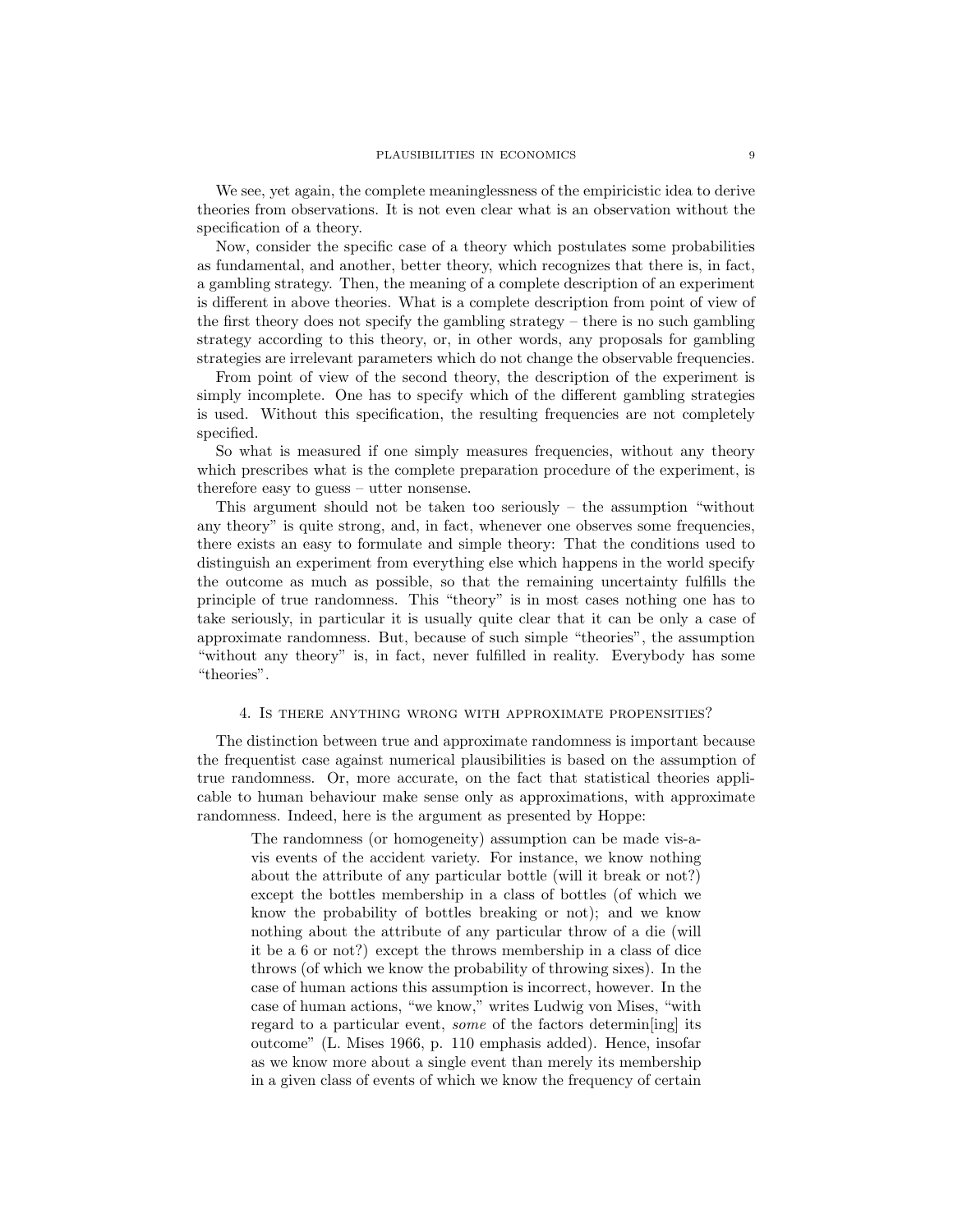attributes, we are, with regard to human actions, in a better position to make predictions than we are in the case of "accidents," where nothing about particular events – one bottles vs. anothers  $breaking - is known.$ ...

Based on this general knowledge concerning the nature of human actions as opposed to accidents, then, we are in possession of a method which, according to Richard von Misess frequency theory, we are most definitely not allowed to possess if the probability calculus is to be applicable: namely a method of "place selection." We know of no rule how to distinguish one bottle from another as far as breakage is concerned (otherwise they would not be "classed" together). However, for any presumed collective of action-events (such as "men watch basketball on TV tonight" or "I watch basketball on TV nightly") we do know of such a rule.  $(3]$  p. 13-14)

A quite ridiculous argument, if one thinks about it: If we know less (no method of "place selection"), it follows that we know more (numerical probabilities which are otherwise nonsense).

4.1. Approximations remain meaningful and useful. But let's nonetheless consider it in more detail. I do not doubt that we are, in the case of human actions, not in a situation of true, fundamental randomness. It is a situation of approximate randomness – better theories are, in principle, available, so that we know that the propensities predicted by our approximate theories do not always predict the frequencies accurately.

The natural question of a natural scientist is simple: So what? Okay, there is no true randomness, only approximate, but that's nice: There is a method to improve our predictions. Additional possibilities are always fine. But there is no obligation to apply them. One can use them or leave them. The original, approximate method does not become worse if we find a way to predict with more accuracy. It remains as good, as accurate, as before. There is nothing which could make it meaningless or utter nonsense to use the approximation.

In fact, the mere theoretical possibility of future improvement of scientific theories is sufficient to show the absurdness of the rejection of approximations. It may be that even our most fundamental theories will be replaced, in some future, by a more fundamental, better one. But in this case, the general argument against the use of approximations applies to our current application of the actually best scientific theories too – utter nonsense remains utter nonsense. Instead of computing some utter nonsense using the best available scientific theory, we would better rely on intuition or whatever else – those who argue against numerical probabilities do not specify what would be a better replacement for the utter nonsense.

4.2. The intuition behind the argument. Whenever one rejects an argument, one would better care about the question what supports the argument. Is there some modification of the argument which appears defensible?

In our case, there is such a justified part. Consider the case where the better theory wins on the market. Our point was that this does not diminish the accuracy of the inferiour theory. So, once it was reasonable to use the approximation as long as it was the best available theory, it does not become utter nonsense after this.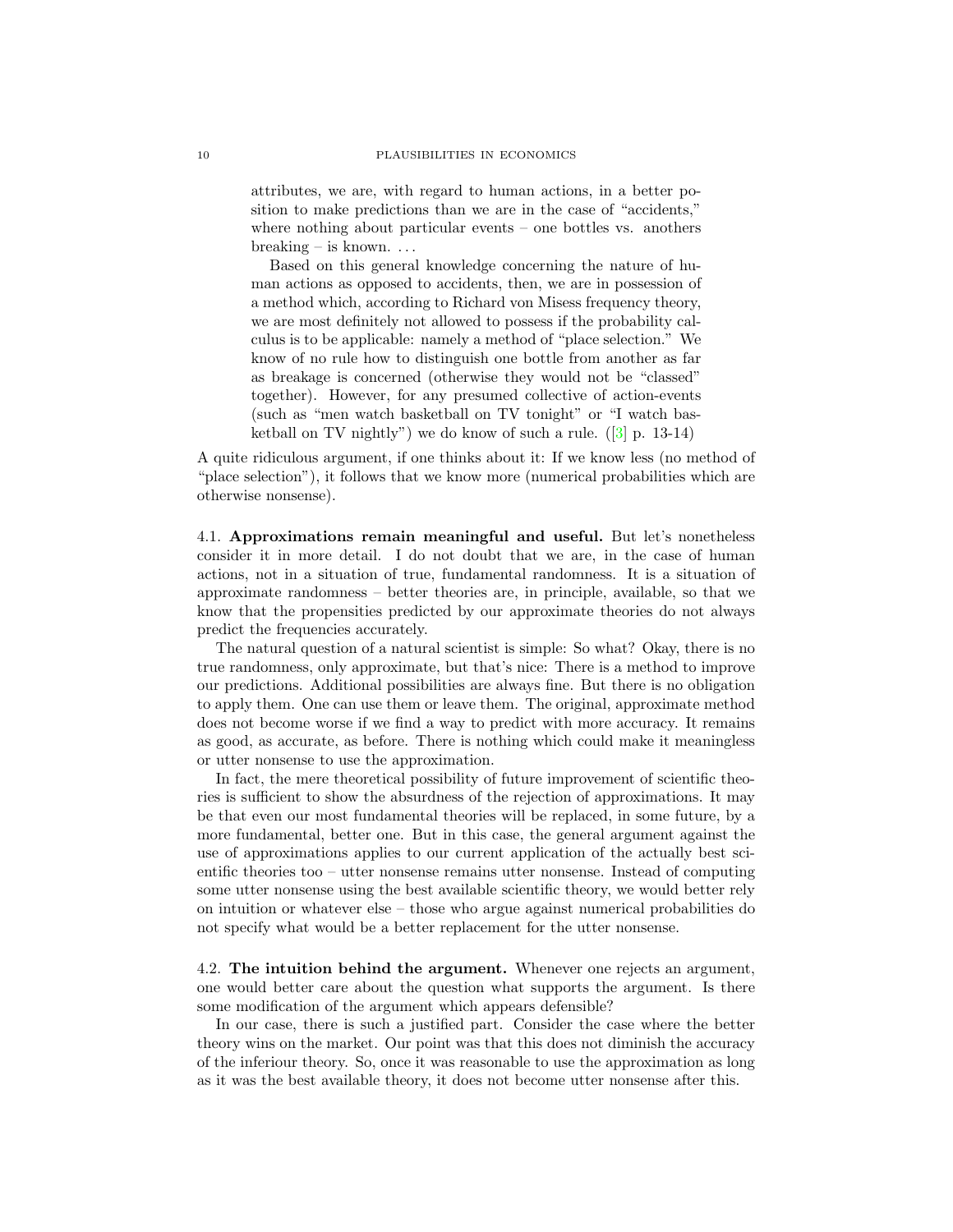But even if this is correct, the interesting, important question on the market is a different one: If you don't follow the progress, if you continue to use old methods of production, you do not have higher costs – the costs remain the same. But you nonetheless loose in the competition on the market: Other competitors can provide the services in a cheaper way. And this leads to a quite clear intuition: Once a better method is avaiable, it has to be used if possible. To continue to use the old method becomes, in this sense, nonsensical. To survive on the market, one has to use the new, better one.

And this intuition is correct in all the cases where the costs of collecting the necessary additional information are not prohibitively high.

But recognizing this, we see that the conclusion is a completely different one: Instead of using the old, inaccurate approximation (giving numerical probabilities), we should use the new, more accurate theory, which also gives numerical probabilities, only more accurate ones. So, fine, the numbers given by the old approximation are nonsense, but not because they are nonsensical by themself, but only because better, more accurate numbers are available. The intuition that the old numbers are nonsense is, therefore, not at all an argument against numerical probabilities in case of approximate randomness.

To throw the old numbers away without using the new, better ones would be even more stupid than to use the old ones.

4.3. The costs of higher accuracy. Moreover, there may be even good reasons to prefer the approximation. First of all, reasons which are especially relevant in economics – the additional costs of application of the better theory.

In the typical case of natural sciences, the equations of a more fundamental theory are more complicate, and whatever the available methods to solve them, they may simply appear unsolvable with these methods. Even if they are solvable, one needs much more resources to solve them. The laptop may be no longer sufficient, one needs a supercomputer. Or much more time.

The equations are not the only problem. There are also human resources. The more fundamental theory requires more sophisticated scientists or engineers to manage them. They have received a more expensive education, want higher wages.

But the most important and interesting problem is that of access to additional information. For a more accurate prediction one needs more accurate data. The typical physical theory needs sufficiently accurate initial data. Without them, an accurate evolution equation is of not much help. And the more fundamental the theory, the more data are necessary. For theories which are economically relevant – theories about natural accidents as well as about human behaviour – the problem of access to the necessary data is equally relevant. Of course, with possible rare exceptions, more accurate theories need more and more accurate data.

And access to additional data is almost always connected with costs. The situation may be even worse – that the additional data are simply not accessible because even the most accurate measurement devices are not sufficient. Or, in human action, because it is not in the interest of the other participants to give you accurate data. In fact, the more interesting the data would be for you, the higher the probability that the other actors are not interested to give you access to them. What would be the highest price you would pay for some object? You may have no problem to tell this almost everybody, except the one most interested in this information – the seller.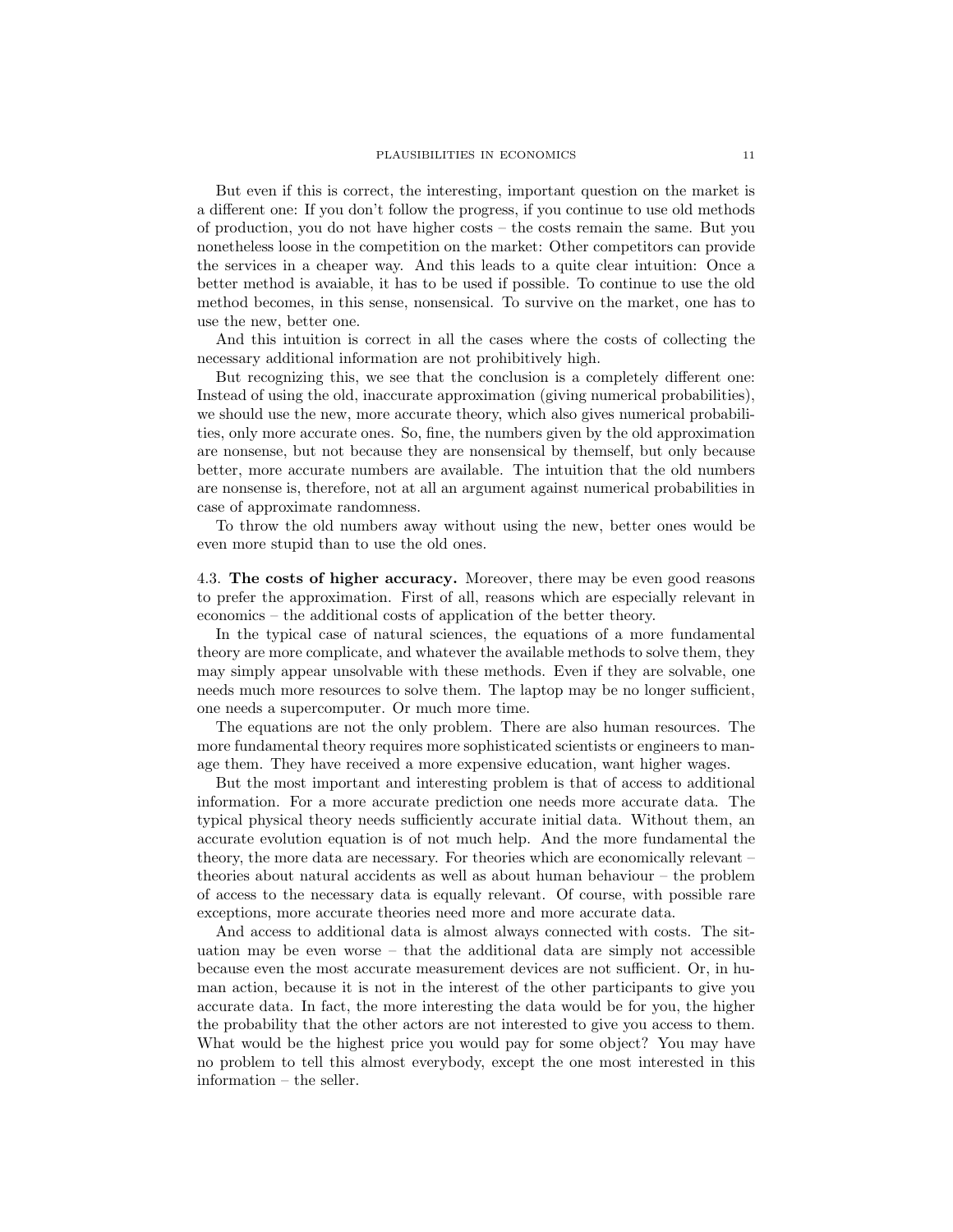So the very existence of a method to improve the accuracy of the predictions is not only irrelevant for the question of accuracy and meaningfulness of the original, approximative method. It may be economically unreasonable or even practically impossible to apply the better method.

4.4. The case of moral costs. Are there other reasons, except for the costs of using the better approximations?

Let's see: What would be the conditions which distinguish these exceptional cases? Given the considerations above about the costs, one condition would be that the costs for obtaining the additional information are irrelevant. The typical situation would be that the additional information is known anyway in any particular case.

The second condition is that the outcome depends on the additional information in a sufficiently strong way.

The reaction of other people on you going nude is different on a nudist beach and in a church. Not a really good example, because nobody defends here the "approximation" that the difference between nudist beach and church doesn't matter.

But there is another example where the information is easily available: The various cases of racist, nationalist, religious or sexist "prejudices". Here, the situation is different: We have an ideology – the ideology of equality of all human beings – which forbids to use statistical differences between races, nations, religions, gender and sexual orientation, to discriminate between people.

Discussing this ideology in detail is beyond the scope of this paper. It seems quite plausible that a state which does not discriminate between people, whatever their gender, race, religion, nationality, or sexual orientation, is less evil than a state who does. But I would not wonder if, similar to Hoppe's comparison of democracy with monarchy, somebody finds good arguments against this thesis. At least one negative side effect is the increasing invasion of the state into the the private freedom of contract, which includes the freedom to discriminate, to refuse to make contracts with people one does not like, for whatever reasons.

Whatever, this is not the point I want to consider here. The point is that a lot of people have a lot of private theories about statistical differences between races, nations, religions, man and woman, and sexual orientations. And they use these private theories for their private decision-making. And, different from the nudist beach vs. church example, we have here a moral argumentation that this is wrong, that these theories should be rejected, that to apply them is morally wrong.

There are other examples of ideologies which try to force us to ignore various statistically important differences. Animal rights argue that the differences between humans and other animals should not matter. Sexual abuse activists argue that it should not matter if a child willingly participates or not. And those who disagree are morally blamed – as racists, nationalists, sexists, religious fanatics, child abuse advocates, mass murderers of animals and so on.

It is not our point to argue if one or another of these ideologies is morally justified or not. The point we want to make here is a simple one: That the only interesting, relevant cases where it is irrational to use the "approximation", but where it is nonetheless argued that one should use the "approximation", are the cases where it is argued that it is morally comprehensible to use the better theory even if it would be reasonable.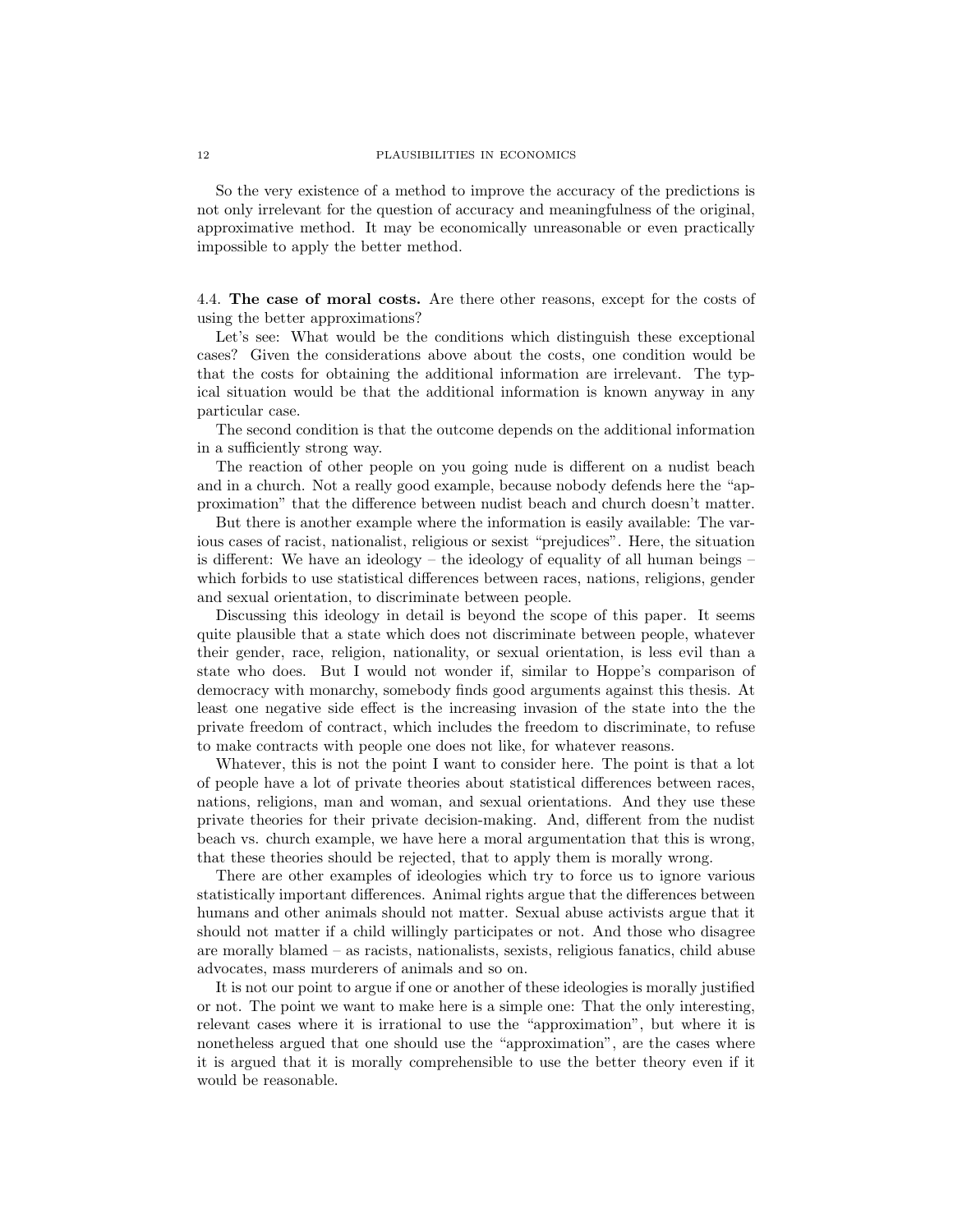But, justified or not, ethical rules which forbid to use the easily available information can be considered as another type of costs, moral costs. For firms, such moral costs can lead to real costs related with a loss of reputation, and, as a consequence, of customers. As far as these moral costs are also shared by all market participants, they also do not lead to profits.

# 5. The natural accident – human action distinction is irrelevant

Let's note also another, even if only minor, point. While there may be a relevant quantitative difference in the predictability of human behaviour, conceptually the situation is not different at all from the case of natural accidents. The claim of true randomness can be made only for the most fundamental theory, which is, in our current situation, quantum theory. Here, the final judgement is yet open. All other theories are approximate theories, thus, the propensities they propose are only approximate too.

The situations where the claim of true randomness may be justified correspond, in fact, nicely to the cases where Knight has considered a-priori probabilities as justified – the cases where the probabilities can be derived from fundamental theory. We disagree with Knight about the domain of applicability of a-priori probabilities – the approximate probabilities of approximate theories are also a priori – but Knight is clearly excused. The point that all physical theories, even approximative ones, are a priori, instead of being derived from observations, has been made only later by Popper [\[16\]](#page-31-4). If we ignore this point, Knight's distinction between a priori and statistical probabilities is almost exactly the one between true randomness and approximate randomness we have in mind:

As an illustration of the first type of probability we may take throwing a perfect die. . . .

On the other hand, consider the case already mentioned, the chance that a building will burn. It would be as ridiculous to suggest calculating from a priori principles the proportion of buildings to be accidentally destroyed by fire in a given region and time as it would to take statistics of the throws of dice.  $([14] \text{ p. } 215)$  $([14] \text{ p. } 215)$  $([14] \text{ p. } 215)$ 

And we also agree with Knight in the observation that the cases where one can apply the first type (Knight's "a priori probability" or my "true randomness") in economics are almost irrelevant, rare exceptions. This holds for natural accidents as well as for human actions.

So it follows that, if the condition of true randomness is what distinguishes the domain of applicability of numerical probabilities, then numerical probabilities are inapplicable and meaningless even in the case of almost all the results of natural sciences relevant to economics.

Reformulated in another way: Whatever the statistics about economically relevant natural accidents, like fire, hurricanes, earthquakes and so on, we can be sure that the condition of true randomness is never fulfilled. And that means that, if this condition is relevant, all the use of statistics in economically relevant questions is utter nonsense. Or, if one uses true randomness as the criterion which distinguishs insurable from uninsurable risks, then almost all the risks insured by insurance companies are uninsurable. This seems to me a sufficiently strong argument – if a theoretician argues that what insurance companies actually do is utter nonsense, that the risks they insure are uninsurable, I would think the survival of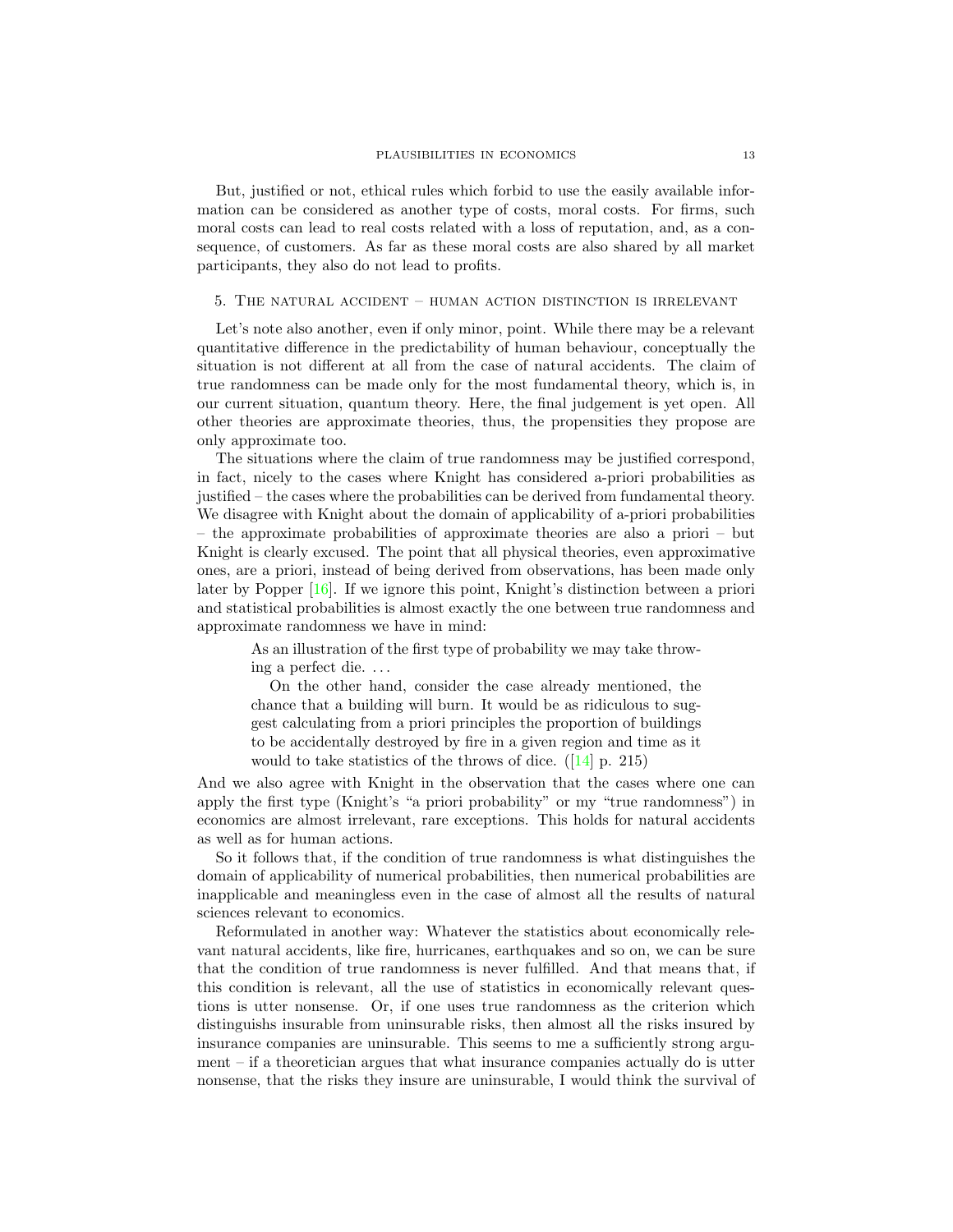the insurance companies on the market is sufficient evidence that the theoretician errs.

One could think about saving the distinction by the argument that it is not the existence, in principle, of a violation of true randomness, but that we know a general method – the method of understanding. But in the case of approximate physical theories we also know a general method  $-$  to consider the more fundamental theory, the theory which predicts at least some differences between the predictions of the approximation and reality. This is also a general method – the only place where it is not applicable are the most fundamental theories. These are the theories where we have, if they predict randomness at all, automatically the prediction of true randomness. Else, the theory would not be fundamental.

In view of the much stronger arguments below, the point that natural accident – human action distinction is irrelevant seems to be only a minor point. Moreover, the argument about the market success of insurance companies can be made even if the distinction would be relevant. In fact, lot of insurance companies insure risks related with human action and use numerical frequencies to estimate their risks.

But in fact it is more important: The scheme natural disasters – numerical probabilities, human action – no numerical probabilities is not that much the result of insight into the reasonableness of the use of statistics by different types of insurance companies, but corresponds to a philosophical prejudice which is quite fundamental to the Austrian approach – the rejection of methodological unity of science, and the strong prejudice against applications of the methods of natural sciences in economics.

I think the Austrian rejection of the "methods of natural sciences" is largely misguided, caused by a misunderstanding of the methods of natural sciences. Many of the arguments are justified – as arguments against empiricism, applicable in the natural sciences as well. I agree here with Popper's concept of unity of science, based on critical rationalism as a common base. Unfortunately, Popper's critical rationalism remains quite unknown, hidden behind a positivistic, trivialized fake version of his teachings, which leads, for example, to arguments against the unity of science as the following one made by Hoppe:

In the natural sciences, success means that so far your hypothesis has not been falsified; apply it again; and failure means that your hypothesis as it stands is wrong; change it. In our dealings with our fellow men, the implications are not, and never can be, as clear-cut. Maybe our prediction was wrong because some people, as can happen sometimes, acted out of character – in this case we would want to use our hypothesis again even though it had been apparently falsified.  $([5]$  $([5]$  p. 73)

Unfortunately for this argument, Popper has never claimed that falsification is certain. Instead, he correctly insists that all scientific statements, including the basic statements which falsify theories, have always hypothetical character (cf.  $[16]^2$  $[16]^2$  $[16]^2$ ). So I simply don't see a categorical difference: Before the quote given above, Hoppe

<span id="page-13-0"></span> ${}^{2}$ For example "...daß die wissenschaftlichen Sätze, da sie intersubjektiv nachprüfbar sein müssen immer den Charakter von Hypothesen haben" (p. 19), or "sollen auch die Basissätze intersubjektiv nachprüfbar sein, so kann es in der Wissenschaft keine "absolut letzten" Sätze geben, d.h. keine Sätze, die ihrerseits nicht mehr nachgeprüft und durch Falsifikation ihrer Folgesätze falsifiziert werden können" (p. 21)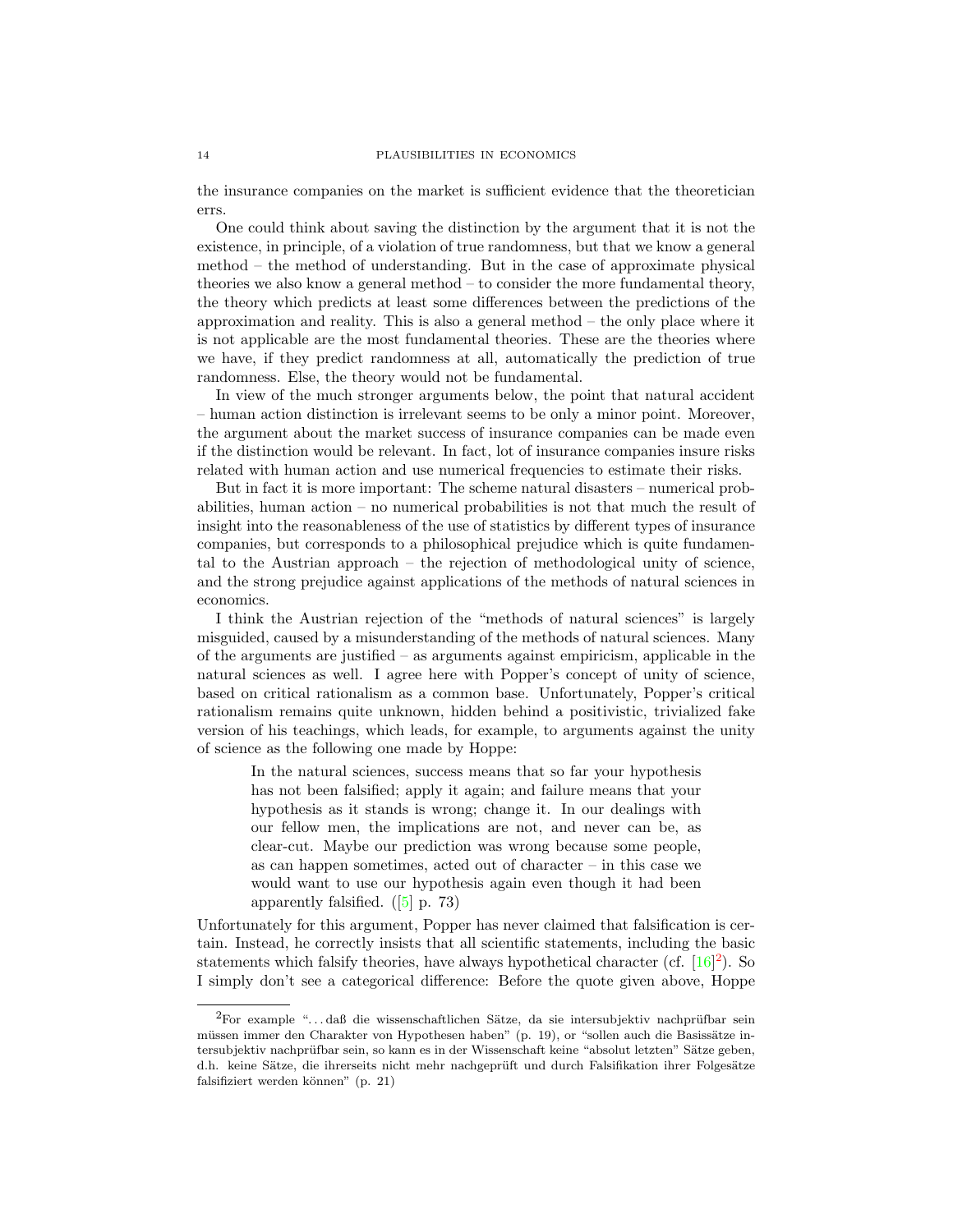gives a description of the method of understanding which is, at least for me, indistinguishable from a description of theory-building about human behaviour from point of view of critical rationalism.

The problem of unity of science is nonetheless a complex one and deserves to be considered in detail elsewhere. The aim of this section was merely to show that this particular point about a categorical distinction between natural sciences and economics fails.

# 6. Plausibilities

Even if one does not exclude (as required by frequentism) approximate randomness, the domain of applicability of propensities is quite restricted to repeatable situations where the notion of an observable (at least in principle) frequency makes sense. This is far too restrictive for human decision-making.

First, there is the problem of missing information. A theory can make detailed predictions, but these depend on initial values not available for us in real decisionmaking.

More serious is that we have to make decisions about single events  $-$  given all the known and probably relevant information, a similar event has never happened in the past and will probably never happen again. So, statistics are imaginable only in principle.

But even more serious is the situation of uncertainty about our theories what is true. In the actual world, one theory is true, and remains true forever, and no frequencies are even imaginable here.

All these domains are, nonetheless, covered by the concept of plausibility.

Plausibilities can be assigned to everything which has a truth value, which may be true or false. This covers single events as well as the truth of our theories or hypotheses. They have to follow the logic of plausible reasoning, which is an extension of classical logic. A derivation of the logic of plausible reasoning from simple first principles of consistency and agreement with common sense has been given by Jaynes [\[13\]](#page-31-2).

6.1. The necessity to decide. There exists also another justification for plausible reasoning – by derivation from principles of decision theory. From a philosophical point of view, the independent derivation, which relies fundamentally on consistency of thinking and common sense principles, seems more satisfactory than a derivation from pragmatical principles of decision-making: Logic is something more fundamental.

But from point of view of economics, from praxeology, a derivation from decisionmaking seems more powerful: Given the necessity of decision-making, a rejection of the best available method for solving this problem becomes indefensible.

It is not the aim of this paper to present this justification. The algorithm which appears, according to decision theory, the only rational, consistent algorithm (as defined by agreement with some rationality principles), is a quite simple one: One has to optimize the expectation value  $E(u|d) = \int_X u(x)p(x|d)dx$  of some utility function  $u(x)$  in dependence of our possible decisions d. This expectation value depends on a mathematical probability distribution  $p(x|d)dx$ , which describes the probabilities of the possible outcomes  $x$  of our decisions  $d$ . While the utility function  $u(x)$  may be arbitrary (that means, is not restricted by rationality principles), the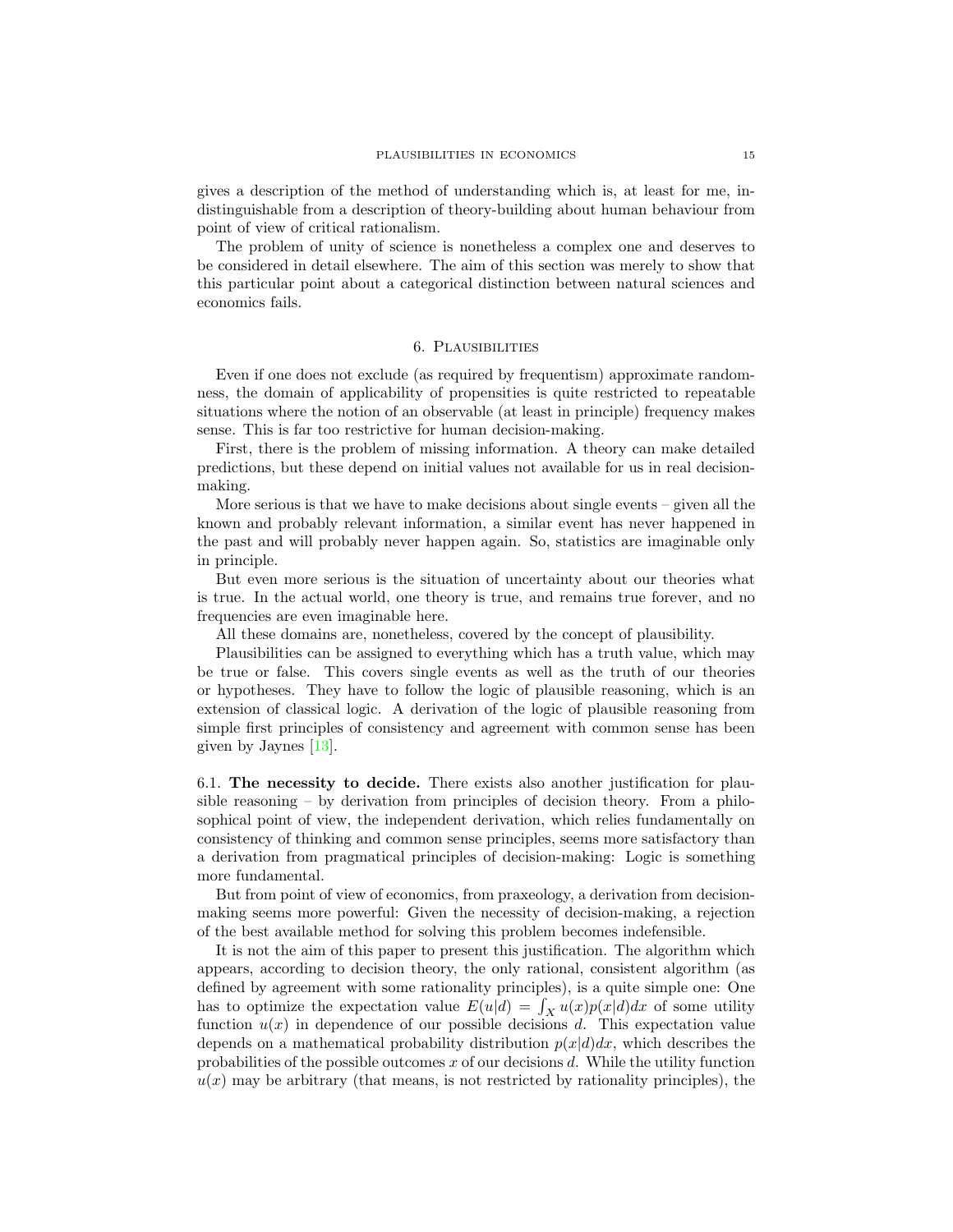values of  $p(x|d)$  have to fulfill the rules of probability theory. Else, the decisionmaking becomes logically inconsistent.

With this concept of justification, the very idea that the probabilities  $p(x|d)$  have to be observable by frequencies becomes nonsensical. We have to make decisions, even if we don't have such frequencies. So we have to make some choices. To compute  $E(u|d)$  may be easier if the  $p(x|d)$  are simply observable as frequencies. But if they are not, we nonetheless have to make some choices for the  $p(x|d)$ , and we would prefer to make them in a consistent way, given the information available for us.

But this is already all we need to justify the application of numerical plausibilities for everything which may be (or become) true or false.

Imagine some quite arbitrary question: Will Barca win the next game against Real or not? Then one can always imagine that there appears somebody who makes an offer: "I bet 10:1 that Barca wins". Then you have a decision-making problem under uncertainty where the otherwise possibly uninteresting question becomes interesting. May be it is reasonable to accept the bet? The rational way to decide this is to assign some numerical plausibility to this single event.

A practical decision may depend on epistemological questions as well. On your mountain trip, you have to use the left path or the right path. You see a mountain before you, and your decision depends on the correct identification of this mountain on your map. If it is point  $X$  on your map, you have to turn left, else you have to turn right. There are some hints, like points you have identified with more or less certainty before, expectations about the distance you have walked from the last certainly identified point on the map, and so on. This is not a single case probability, but epistemological probability: This mountain before you is marked as point  $X$  of your map, or it is not, no frequency makes sense here.

The possibility not to decide often does not exist. Not to follow one of the paths would be as stupid as the behaviour of Buridans ass, who stands, hungry, equidistant from two equally attractive bales of hay, unable to decide between them, does not decide, and starves to death. From point of view of praxeology this is also a decision – the decision not to decide between them (cf.  $[2]$  p. 310).

You don't like the algorithm proposed by decision theory? Present a better one. Do you have such a better proposal?

This is, of course, a rhetorical question. You don't have. This is the very point of decision theory – every alternative is inconsistent, violates common sense and simple rules of rationality.

But I do not have to rely on this derivation. The burden is on your side: It's you who has to propose a better method if you think the decision-theory method is utter nonsense. This is the point I want to make here: There is a practical necessity to decide. And therefore we need some methods to make decisions.

The question is not if one or the other method of decision-making is nice. The only relevant question is which of the available methods is the best one. To reject all available methods as "utter nonsense", without proposing an alternative, is – utter nonsense.

The method of decision theory is, because it depends on plausibilities, only a partial one. The word "algorithm" would be misleading. It presumes that we can start the algorithm, without thinking ourself, and the algorithm returns some optimal result. It is only a part of the problem which works that way. Nonetheless,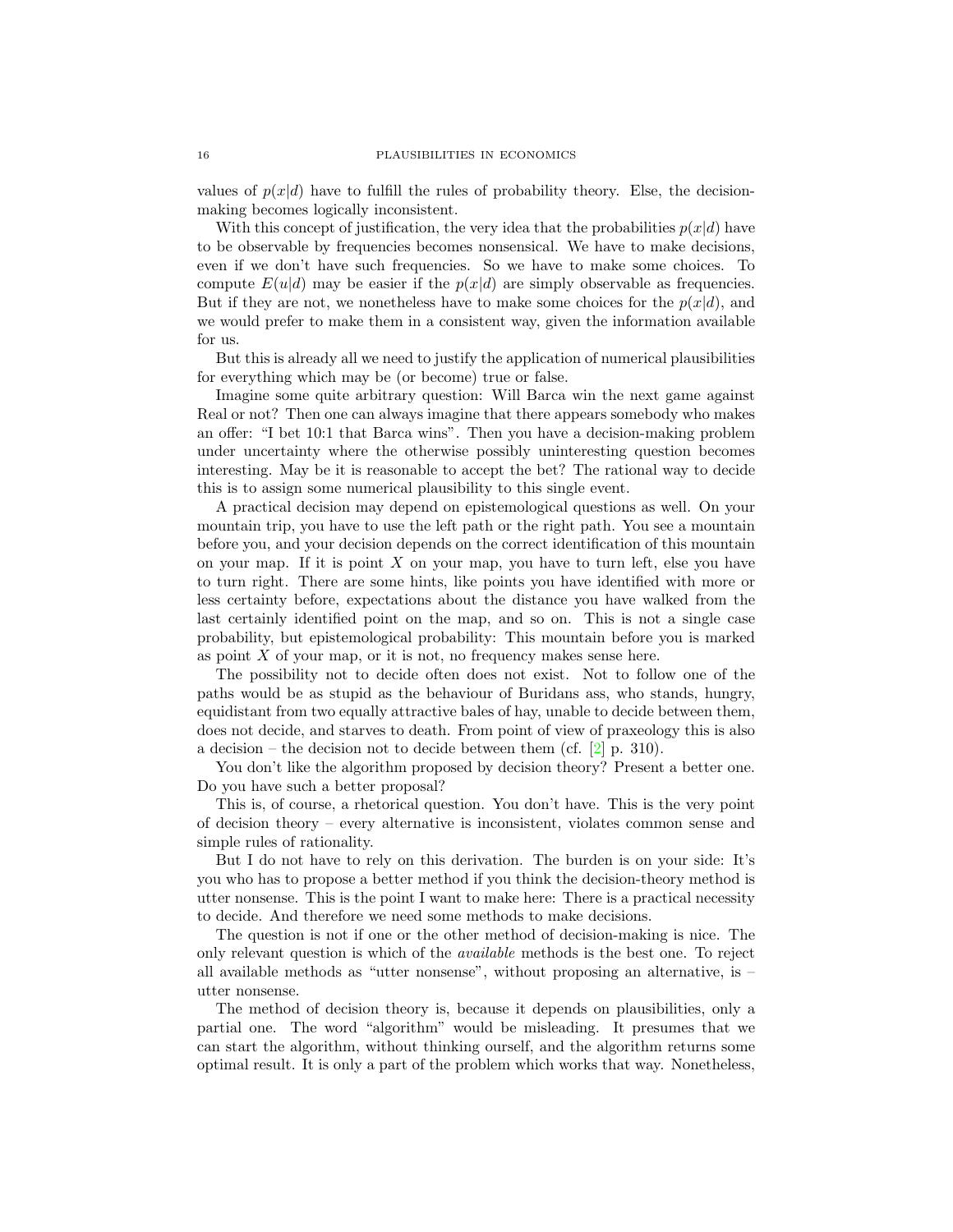we know at least that this part is consistent. We know the rules of logic of plausible reasoning which should not be violated – else we become inconsistent, and our decisions irrational. This is not a complete answer. It is only a set of helpful rules.

But for a set of helpful rules the same principle holds: Once we have to make decisions, to reject available sets of helpful rules as "utter nonsense", without proposing better sets of helpful rules, should be qualified as utter nonsense.

# 7. Plausibilities for single cases

Hoppe, following the positivist position, has a clear and certain opinion about numerical probabilities for single events:

This, then, brings us to our final conclusion. Frank H. Knight and Ludwig von Mises are entirely correct in insisting that the use of numerical probabilities is impossible in our daily endeavors of predicting our own and our fellow mens actions. As Richard von Mises, the originator of the frequency interpretation of probability, has unambiguously stated: the application of the term probability to a single event is "utter nonsense." It is possible to speak about numerical probabilities only in reference to a properly defined collective.  $([3]$  $([3]$  p. 19)

But Knight has to be defended as innocent in this accusation. Here is what Knight thinks:

> In the first place, nothing in the universe of experience is absolutely unique any more than any two things are absolutely alike. Consequently it is always possible to form classes if the bars are let down and a loose enough interpretation of similarity is accepted. Thus, in the case above mentioned, it might or might not be entirely meaningless to inquire as to the proportion of successful factory extensions and the proportion of those which are not. In this particular case it is hard to imagine that anyone would base conduct upon a judgment of the probability of success arrived at in this way, but in other situations the method could conceivably have more or less validity. We must keep in mind that for conduct a probability judgement based on mere ignorance may be determining if it is the best that can be had.  $([14] p. 227-228)$  $([14] p. 227-228)$  $([14] p. 227-228)$

At least I see a large distance between the frequentist's rejection of any numerical plausibility as "utter nonsense" and Knight's recognition that it might be meaningful, or sometimes even "the best that can be had". The following quote illustrates the meaningfulness of numerical plausibilities from Knight's point of view even better:

Take the case of balls in an urn. One man knows that there are red and black balls, but is ignorant of the numbers of each; another knows that the numbers are three of the former to one of the latter. It may be argued that "to the first man" the probability of drawing a red ball is fifty-fifty, while to the second it is seventy-five to twenty-five. Or it may be contended that the probability is "really" in the latter ratio, but that the first man simply does not know it. It must be admitted that practically, if any decision as to conduct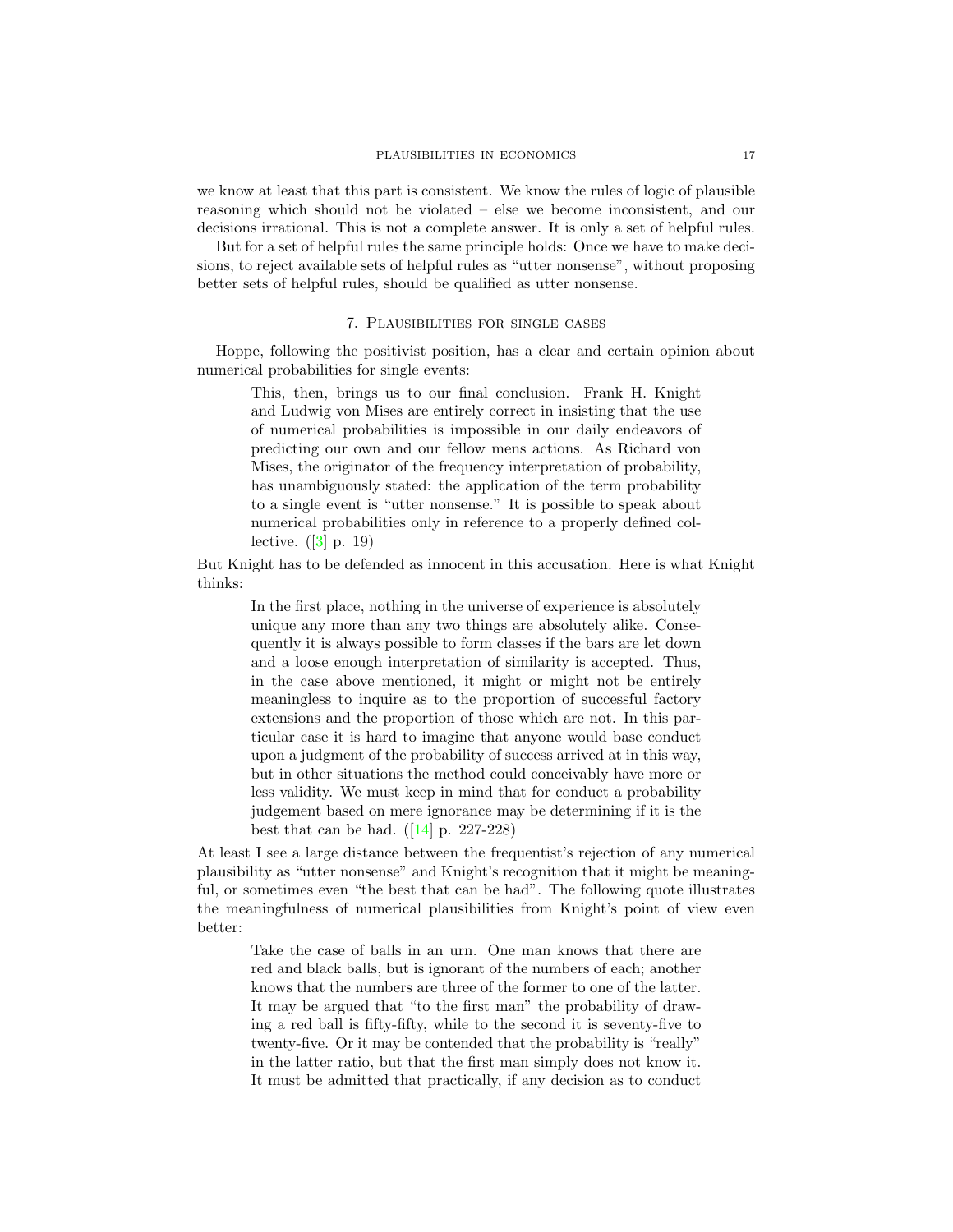is involved, such as a wager, the first man would have to act on the supposition that the chances are equal.  $(14]$  p. 218-219, emphasis added)

The point is that human beings have to make decisions, and this necessity does not disappear if they do not have enough information. And the rational way to decide in such a case is to base the decision on plausibility, as obtained from the available information. Note, in particular, the "have to": A clear recognition of the obligatory character of the symmetry principle of plausible reasoning once no distinguishing information is available.

The frequentists leave the poor man without any recommendation for reasonable decision-making. All they tell him is that the rational method of plausible reasoning is "utter nonsense". Not really helpful. What do the frequentists recommend him? Probably to leave the decision to the government, or to government-paid scientists, to rely on the states consumer protection laws. Clearly, Knight does not make this error – he recognizes very well that decisions have to be made, and, once the information we would like to have is not available, one has to base the decision on insufficient information.

Not misguided by frequentism, Knight was also well-aware of what insurance companies really do to estimate their risks:

Thus in the case of fire risk on buildings, the fact that the cases are not really homogeneous may be offset in part by the use of judgment, if not calculation. It is possible to tell with some accuracy whether the "real risk" in a particular case is higher or lower than that of a group as a whole, and by how much. This procedure, however, must be treated with caution. It is not clear that there is an ultimate separation between the calculation of departures from a standard type and more minute classification of types. There is, however, a difference in form, and insurance companies constantly follow both practices, that of defining groups as accurately as possible and also that of modifying or adjusting the coefficient applied within a class according to special circumstances which are practically always present.  $(14)$  p. 216)

So, far away from rejecting numerical probabilities, the proposal is to use the additional information available in single cases to *improve the numerical estimates*. Note, in particular, the specification of what is possible: To tell if the risk is "higher or lower than that of a group as a whole, and by how much". These are not only clearly numbers ("how much"), these are numbers relative to those for the group. So to compute the risk itself, one needs both these relative numbers and the numbers for the whole group. Far away from becoming meaningless, the numbers for the whole group are necessary, as the base for improvement by the additional information available.

7.1. Independence. We have already mentioned the symmetry principle of plausible reasoning: If one has no information distinguishing the cases  $A_i$ , one has to assign equal plausibility to them. A particular but very important application is that of independence. If we have no information about a particular connection between some condition  $A$  and another condition  $B$ , then we have to assign equal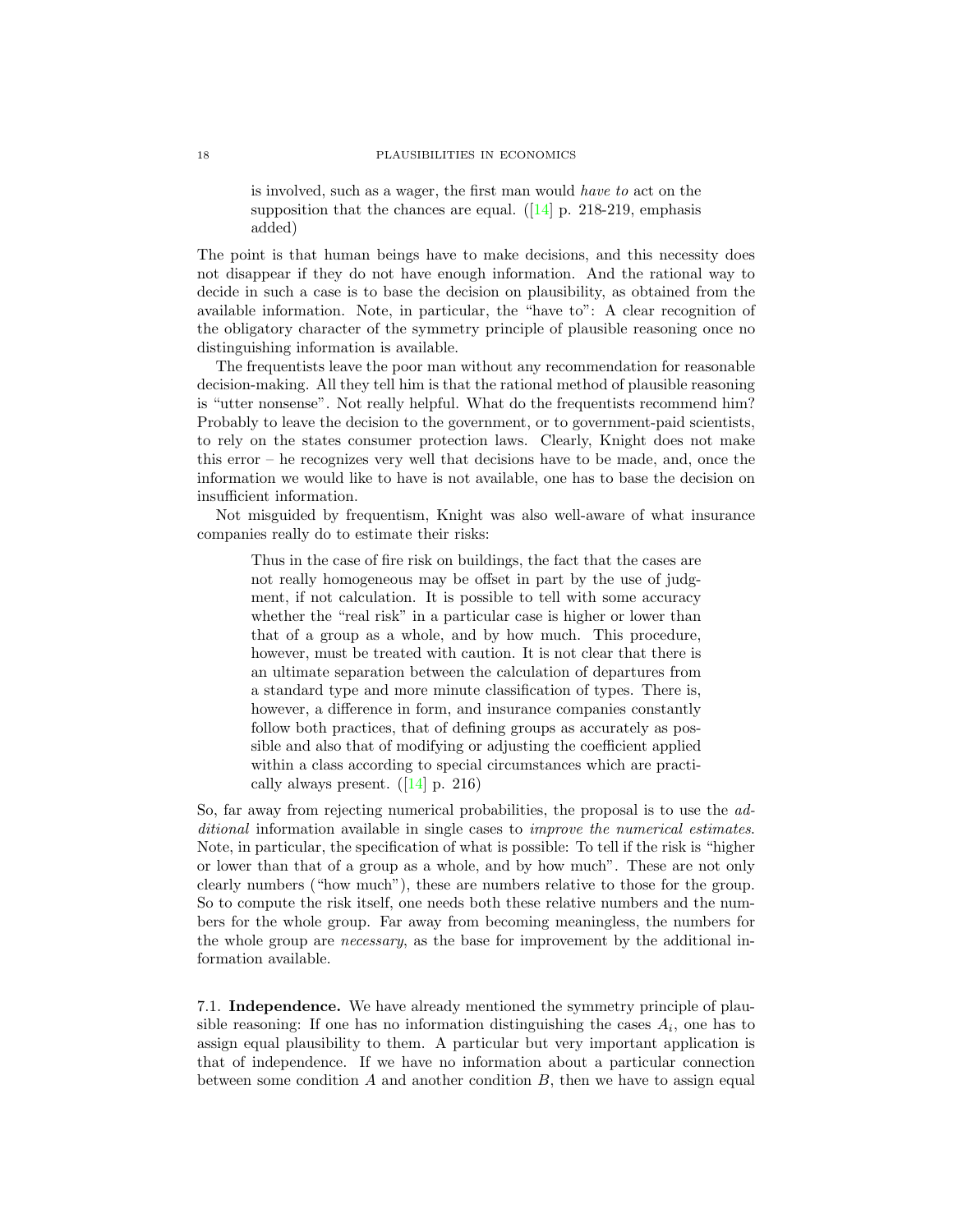plausibilities to B given A or given  $\mathcal{A}$ :

$$
(1) \tP(B|A) = P(B|\neg A)
$$

But this is the condition of statistical independence:

$$
(2) \t\t P(A \wedge B) = P(A)P(B).
$$

Independence is, by the way, also the central element of the condition of true randomness. That an experiment with outcome property B is random means that probability  $P(B)$  does not depend on any other property A. That means, the relative probability for B under condition A, which is  $P(A|B) = P(A \wedge B)/P(A)$ , should be unchanged, thus, equal to  $P(B)$ . Thus, true randomness means the hypothesis that there does not exist any observable specification A which distinguishs between the elements of the class which is not independent.

Or, in other words, true randomness is simply an extremal variant of the independence assumption: If I do not have any information about conditions which may have an influence on the outcome, the logic of plausible reasoning prescribes to assume true randomness.

But what to do if I have non-trivial information which connects the additional condition  $A$  with the outcome of interest  $B$ ? The interesting information is a correction factor for the original plausibility  $P(B)$ :

(3) 
$$
c = \frac{P(A \wedge B)}{P(A)P(B)} = \frac{P(A|B)}{P(A)} = \frac{P(B|A)}{P(B)} \neq 1.
$$

With this correction factor, I have the new plausibility of  $B$  given the additional information A:

$$
(4) \t\t P(B|A) = cP(B)
$$

This is straightforward probability theory, without any additional assumptions.

7.2. The case of a lot of different conditions. So far for a single bit of additional information. The problem of a single case is that I have a lot of different additional information  $A_i$ , and every bit of it is known to be relevant for the outcome B. That means, we have a lot of interesting information of the form

<span id="page-18-0"></span>(5) 
$$
c_i = \frac{P(A_i \wedge B)}{P(A_i)P(B)} = \frac{P(A_i|B)}{P(A_i)} \neq 1.
$$

But what if we combine them all? How does their combination  $A = A_1 \wedge \ldots \wedge A_n$ influence the outcome B? Let's assume that we have no information at all about the connection between the different  $A_i$ . But that we have no such information makes the principle of independence applicable: It tells us that the  $A_i$  have to be independent from each other. The consequence is surprisingly simple:

<span id="page-18-1"></span>(6) 
$$
c = \frac{P(A \wedge B)}{P(A)P(B)} = \frac{P(A|B)}{P(A)} = \frac{P(A_1|B) \cdots P(A_n|B)}{P(A_1) \cdots P(A_n)} = c_1 \cdots c_n.
$$

This describes nicely how the insurance companies can obtain information how much a particular condition  $A_i$  makes the risk higher or lower than that of the whole class – this is precisely the factor  $c_i$ , and a possible way to identify this factor is to use the statistics of the whole class, by formula [\(5\)](#page-18-0). And this way works for all the conditions  $A_i$  taken separately.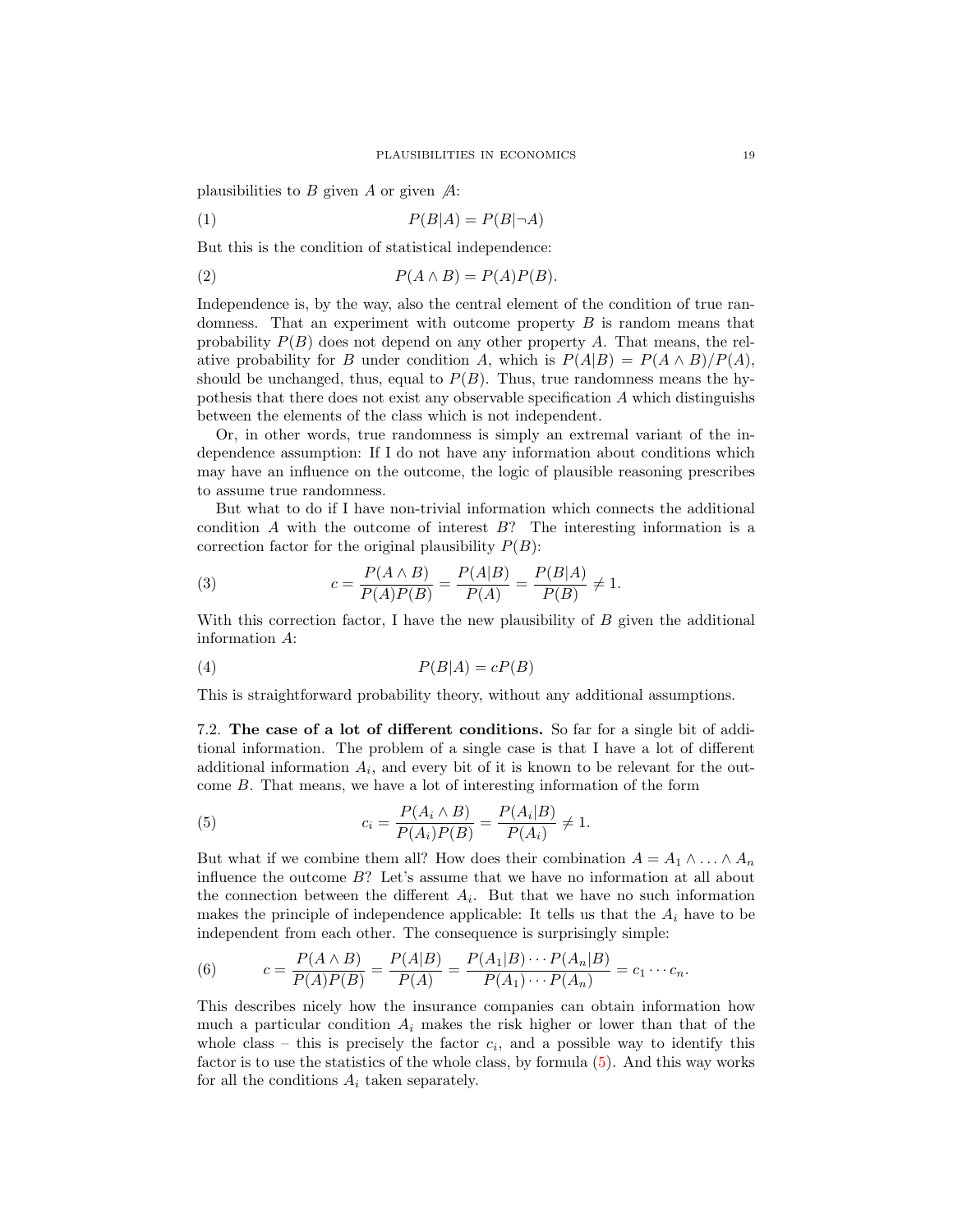Once (by assumption) the insurance company does not have any additional information which suggest a correlation between the particular conditions  $A_i$ , formula [\(6\)](#page-18-1) precisely prescribes how to obtain the plausibility for their combination.

This formula is applicable independent of the number of different additional conditions. So it may be applied to the single case as well – the case where we have so much additional information that all the conditions taken together – the combined condition  $A = A_1 \wedge \ldots \wedge A_n$  – is so specific that such a case has never happened in history and will probably never happen again, but describes only the particular single case we care about.

So it is not only wrong that single case probabilities do not make sense at all. We have even found a quite general formula, a formula which even has to be applied if we do not have information about dependencies between the various specific conditions of the special case, which computes this single case probability based on available frequencies for large groups.

7.3. The case of dependent additional conditions. But what if the independence assumption is not justified  $-$  if we have additional information that two conditions, say  $A_1$  and  $A_2$ , are connected with each other?

If you are an insurance company with a large enough database you can check this – you have to look at the number of cases where  $A_1$  as well as  $A_2$  are present and check if the corresponding frequency of events with B is sufficiently close to the product  $c_1c_2$ . There are more complex possibilities to be checked – are there combined effects between three conditions  $A_1, A_2, A_3$  or is the corresponding frequency sufficiently close to  $c_1c_2c_3$ ? And so on: One can check if four or five conditions, taken together, fulfill the independence condition in a sufficiently close way. But this method has a natural boundary of applicability: The number of relevant events stored in the database of your company becomes smaller and smaller, and correspondingly the accuracy of your frequencies becomes smaller and smaller.

Let's give a partial answer to the question posed by Knight – about the subdivision between the two methods he has considered: To consider homogeneous subgroups as specific as possible, and to correct the result using individual factors. If the conditions are really independent, the two methods give the same result. But, given that the database for the factors  $c_i$  is greater, these factors themself are more accurately computed separately, instead of using the whole database to compute the combined factor  $c_{12} \approx c_1 c_2$ . Instead, it is useful to consider a subdivision into homogeneous groups if we have dependent parameters  $c_{12} \not\approx c_1c_2$ .

But are we restricted to these two methods? Certainly not – these methods are the methods which are simple enough to be handled without any computer power, with all computations made by hand. And we have introduced here only a few basics of Bayesian mathematics, to give an impression about the very idea how this possibly works.

Modern insurance companies have powerful computers, large databases, and can use much more sophisticated Bayesian software programs to obtain better results. This does not make the formula  $(6)$  crap. It remains a reasonable approximation, and it remains obligatory if no information about the dependencies is available. It depends on the situation (on the importance of the dependencies) how accurate it is. And its accuracy does not decrease even if modern, better methods of estimating the plausibilities of single cases give more accurate results.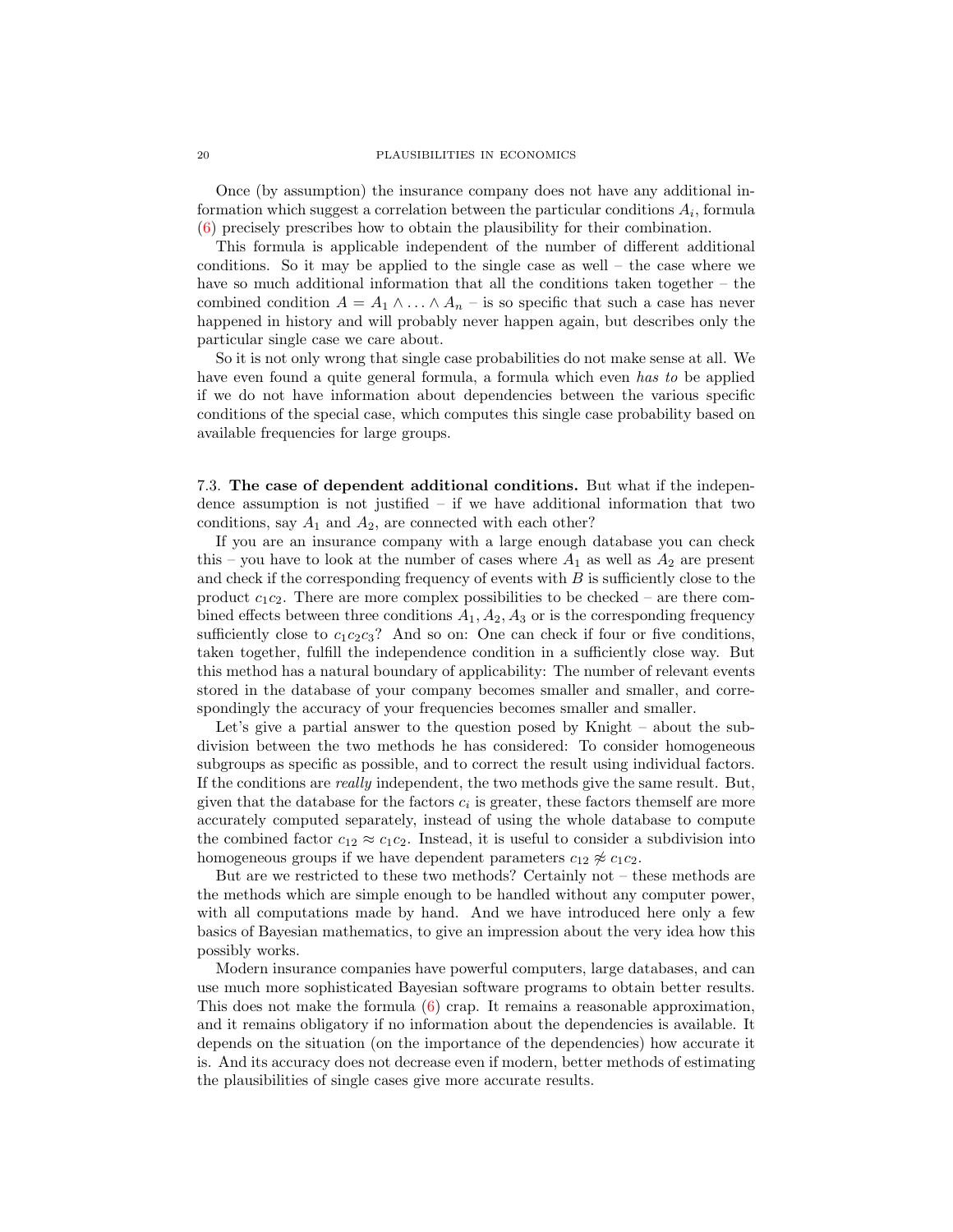But with the improved methods the insurance companies using them will obtain better estimates, and this would allow them to offer their policies for better prices and to avoid some bad risks. In this – and only in this – sense it would be nonsensical to use formula [\(6\)](#page-18-1) today: Not because it is a numerical probability for a single case, but because the competitors probably have a better method, which gives them a more accurate value for the numerical plausibility of the same single case.

And, to repeat it again: Once we have no information about the dependencies between the conditions  $A_i$ , formula [\(6\)](#page-18-1) is the formula we have to use, if we don't want to violate the logic of plausible reasoning. This is a proven theorem. And if we don't have any information about the value  $c_i$  for a particular  $A_i$  – if it isn't even clear if it increases or decreases the plausibility of  $B$  – we have to assume independence and to use, correspondingly,  $c_i = 1$ . Nobody without additional information about this can do anything better, and any departure from these simple rules is irrational.

## 8. Epistomological plausibilities

<span id="page-20-0"></span>There is another class of problems where common sense is not afraid of assigning numerical plausibilities but the frequentists becomes horrified and considers this to be even more nonsensical than single case numerical plausibilities – plausibilities for the truth of various theories. It is this type of uncertainty, and not single event probabilities, where frequencies can be used to to obtain plausibilities by formula [\(6\)](#page-18-1) and its improvements, which really deserves to be considered separately. And, in fact, Knight has proposed to separate this type of uncertainty:

The confusion arises from the fact that we do estimate the value or validity or dependability of our opinions and estimates, and such an estimate has the same form us a probability judgment; it is a ratio, expressed by a proper fraction. But in fact it appears to be meaningless and fatally misleading to speak of the probability, in an objective sense, that a judgment is correct. As there is little hope of breaking away from well-established linguistic usage, even when vicious, we propose to call the value of estimates a third type of probability judgment, insisting on its differences from the other types rather than its similarity to them. It is this third type of probability or uncertainty which has been neglected in economic theory, and which we propose to put in its rightful place.  $(14)$  p. 231-232)

Indeed, one may think that the situation here is much worse, conceptually completely different. Single case probabilities have, at least, some similarity to other events, and it is this similarity which we have used to obtain our estimates – our central formula [\(6\)](#page-18-1) was based on frequencies.

But, first, the argument of necessity of decision-making works for epistemological uncertainty too. Different theories lead to different predictions of the consequences of our actions, so different beliefs of their validity lead to different decisions. And, correspondingly, common sense does assign numerical plausibilities to these questions too, so that the usual decision-making procedures can be applied.

Second, the logic of plausible reasoning works in exactly the same way – it does not make any difference between statements about properties of single events and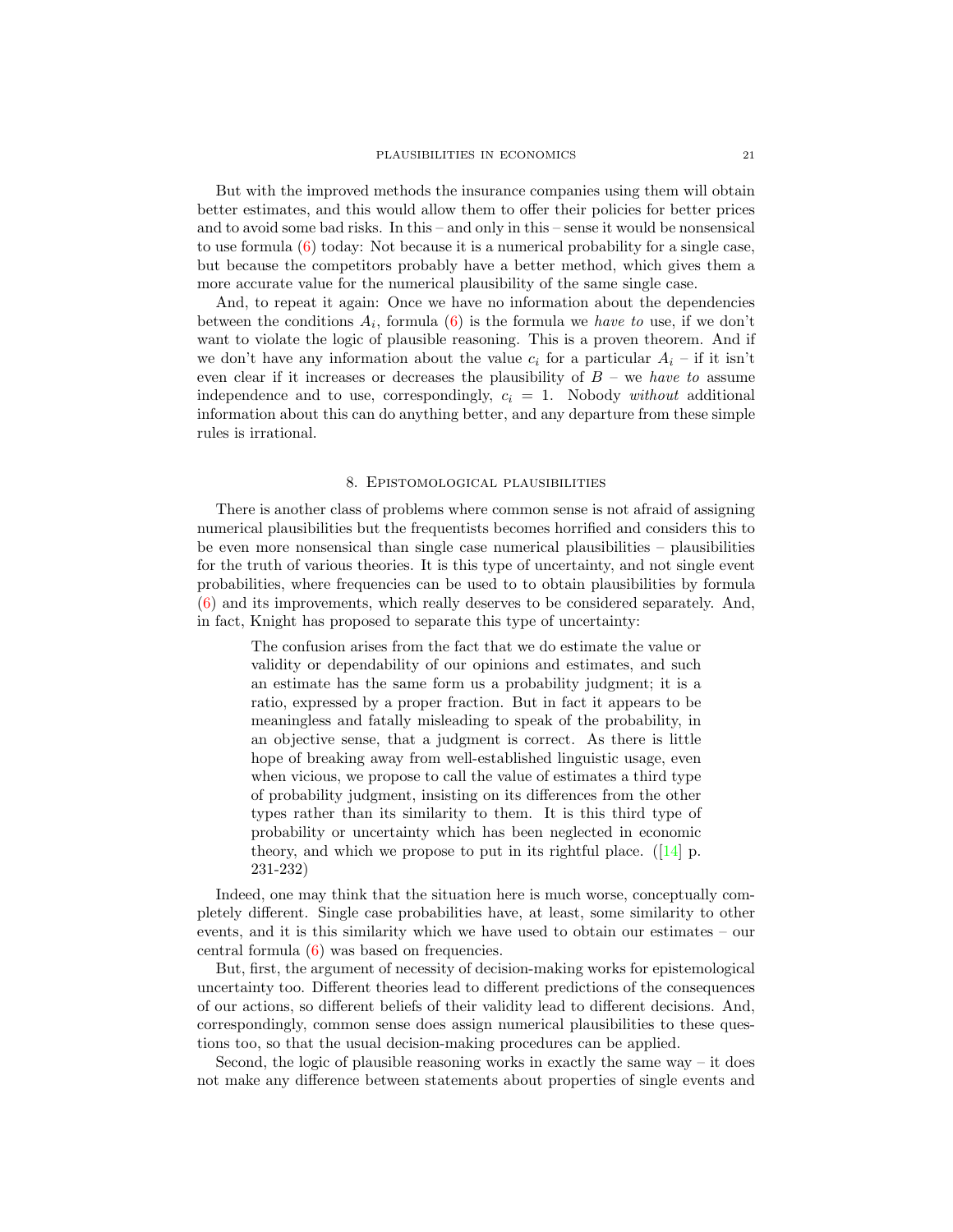statements about the truth of theories. Statements are statements, A and B, and what is relevant for reasoning are the logical connections between them.

This seems to be a good place to introduce Bayesian updating: The rule known as "Bayes' theorem" is a simple standard theorem of standard probability theory, and it gives a simple algorithm how to update plausibilities if one receives new information, new evidence, new data:

(7) 
$$
P(A|D,O) = P(A|O)\frac{P(D|A,O)}{P(D|O)}
$$

The new plausibility  $P(A|D, O)$  of A given new and old data D, O depends on the plausibility  $P(A|O)$  of A given the old data O and the relation between two plausibilities of the new data  $D$  given the old data  $O$  – with an without the assumption that A holds. What is the A here? It doesn't matter. If A is some single event, Bayesian updating describes how to improve the single case plausibility. If A is the assumption that a given theory is true, Bayesian updating describes in a quantitative way if and how much the data support the theory. The logic of plausible reasoning is the same.

And already by looking at the formula we see some of the qualitative properties of scientific methodology, as described by Popper [\[16\]](#page-31-4). Compare for example a theory A which makes an accurate prediction with an alternative B which does not. If the data are close to the prediction of theory A,  $P(D|A, O)$  will be much larger than  $P(D|B, O)$ , which distributes the plausibility over a much larger domain of possible results, thus, cannot have a large plausibility for these particular data. In Popper's language, above theories are not falsified, but we should prefer the one which makes the more accurate predictions. But, on the other hand, if the data do not fit, the prediction of A,  $P(D|A, O)$  will be much lower than  $P(D|B, O)$ . In Popper's language, A is falsified by this observation. In other words, the logic of plausible reasoning gives a quantitative version of Popper's logic of scientific discovery. And it also answers a question Popper was unable to solve: The question when a statistical theory should be considered as falsified. For numerical plausibilities, the problem does not appear at all – all the "falsified" theories formally survive, only with extremely small plausibilities. And so they are in principle ready for revival, in the case when some extremally strange data falsify all other theories.

In this sense, falsification is always only hypothetical – again in agreement with Popper. It would be interesting to consider this correspondence in much more detail, but this is beyond the scope of this paper.

But it is not only the decision between a discrete set of different theories where numerical plausibilities work nicely. Usually physical theories have continuous parameters – natural constants. And their values have to be established by observation. Unfortunately, measurements are inaccurate, and so the natural constants can be identified only inaccurately. This problem of parameter estimation is also an epistemological one – we do not observe frequencies of worlds with different parameters for the natural constants. So, from the point of view of a consistent and consequent frequentism, parameter estimation should be rejected as utter nonsense, leaving our physical theories without any values for the natural constants.

Real frequentists have not been that rigorous. What they have done was to leave parameter estimation to common sense and intuition. Here I can only recommend to read Jaynes [\[13\]](#page-31-2).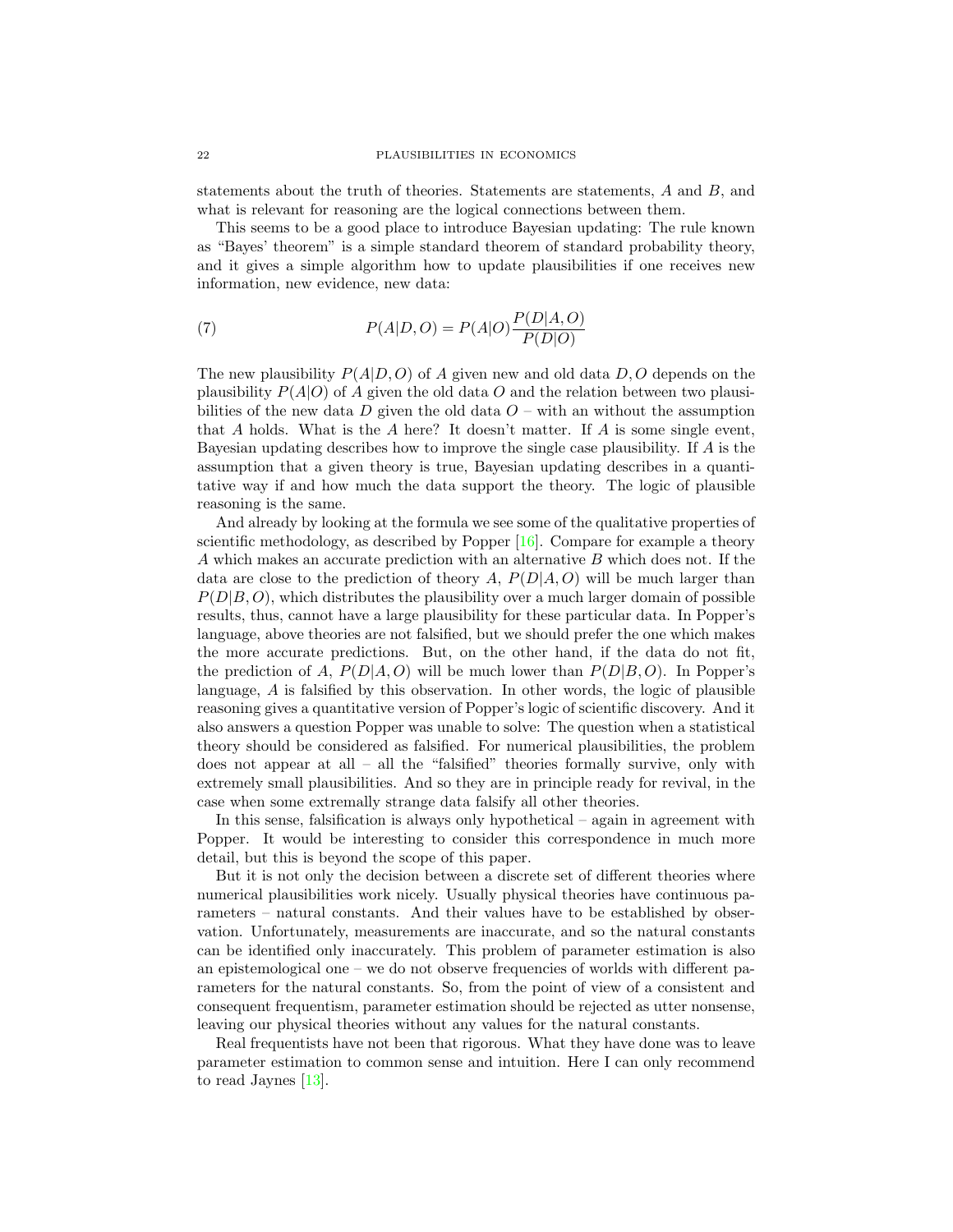The conclusion is that the domain of epistemology is also not at all defining a limit of numerical plausibility. Its methods work there too, in agreement with the requirements of consistency and common sense. So in this case I disagree with Knight: The same logic of plausible reasoning is applicable to this type of uncertainty too.

#### 9. Do we need propensities at all?

Given the results we have found – namely that almost all economically relevant probabilities are plausibilities and not propensities – one may wonder if we need propensities at all. In fact their domain of applicability seems rather small: Even if one can use the notion of propensity for approximate theories too, given that they are predictions of particular theories, the very fact that additional information – that about more accurate theories – is available suggests that they are more accurately classified as plausibilities.

If we follow this argument, the notion of propensity will be restricted to the most fundamental theories, and remains only a possibility: At the current moment, we have two most fundamental theories – quantum theory and general relativity. One of them – general relativity – is deterministic, the other one – quantum theory – is indeterministic. So the notion of true propensities is, today, reduced to a single theory, and it is an open question if a better, deterministic theory may replace this theory too.

But we would not give up the notion of a "true theory" only because at a given moment of time only a single theory can make this pretension. We wouldn't give it up even if no theory would be able to make this pretension. In the same way I see no reason to give up the philosophical idea of true, fundamental randomness. And propensity is the notion of probability appropriate for the description of this true, fundamental randomness.

I see no argument which would exclude the possibility of true, fundamental randomness. Crovelli argues that "human action presupposes a causally deterministic world" [\[8\]](#page-30-4). That's amusing. The necessary conclusion, that human action alone is sufficient to prove that quantum theory in insufficient, that it has to be replaced by deterministic theory, is ridiculous. And, in fact, Crovelli's argumentation reduces to confusion of notions: Quantum theory, even if it predicts only probabilities, is a time-invariant theory and its fundamental equation – the Schrödinger equation – is a causal evolution equation, and has even some deterministic aspects: The quantum state, as described by the wave function  $\psi(q, t)$ , is uniquely defined by its initial value. As a consequence, in quantum theory the *propensities* are defined by time-invariant, causal, deterministic laws. Not the events themself. For human action this is completely sufficient  $-$  to act, one does not have to presuppose certainty, it is sufficient to presuppose that the action probably leads to a more satisfactory situation.

Propensities may be the appropriate notion also in another situation – the case of deterministic chaos. This is the quite typical situation where, even if the fundamental equations are deterministic, small errors in the initial values increase exponentially, so that after a short time prediction is impossible because the accuracy with which initial values can be known is bounded. Here objective laws of nature prevent us from knowing the initial values with high enough accuracy.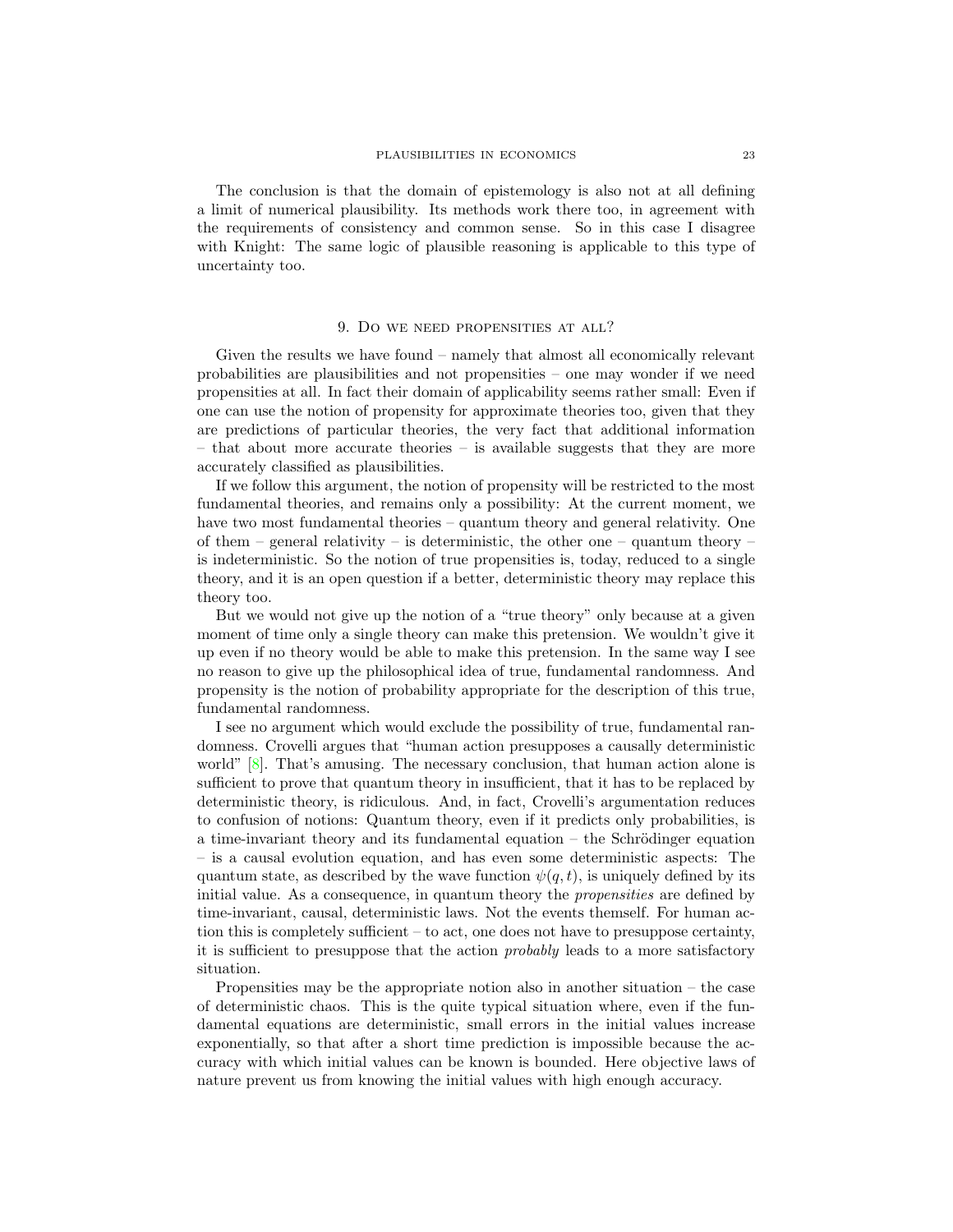Whatever, in economics the notion of propensity is quite irrelevant. The discussion if our most fundamental theory – quantum mechanics – shows true randomness or not has to be left to physicists and philosophers with a suffcient background of quantum physics.

### 10. Risk and uncertainty

Knight [\[14\]](#page-31-3) has distinguished the two different types of randomness, risk and uncertainty, as having different economic consequences. The point of the distinction is that the first one, risk, is computable and can be managed, if necessary insured. As a consequence, risk leads to additional costs, but in a similar way for all market participants, and, therefore, does not lead to profit. Instead, uncertainty is the type of randomness which cannot be handled in such a way. There is no standard algorithm what to do, how to handle this, and different market participants will handle uncertainty in different ways. Some of them are more successful, and this leads to profits for them, and, on the other hand, to losses for those less successful.

With the frequentist interpretation, it appeared natural to connect the two types of randomness in economics with the two different types of unpredictability distinguished by the frequency interpretation. The idea is simple: Risk is where we have frequencies and can apply the frequency interpretation to measure probabilities. For everything else, in particular for plausibilities of single events or theories, numerical probability is nonsensical, and, therefore, one cannot use numbers for economic computation too. This is the domain of uncertainty.

This was a quite nice, simple scheme: On the one hand, risk  $=$  probabilities  $\alpha$  observable by relative frequencies  $=$  related costs can be expected, if necessary pooled  $=$  fixed costs for all market participants  $=$  no profit. On the other hand, uncertainty  $=$  no frequencies  $=$  no numerical probabilities  $=$  no way to compute expected costs = market participants follow intuitions or whatever else = different abilities to handle this lead to profits and losses.

Unfortunately, as I have shown, it has nothing to do with reality:

- Contrary to frequentism (but in rough agreement with Knight) there are a priori objective probabilities – propensities – which are derived from statistical theories. But Knight correctly notes "that the first, mathematical or a priori, type of probability is practically never met with in business"  $(14)$ p. 215).
- For economically relevant insurable risks one cannot derive propensities from fundamental theory and has to use observable frequencies. But there is not even a minimal hope that the frequentist principle of non-existence of a gambling strategy holds. What the observed frequencies allow to estimate are therefore plausibilities, not true propensities. What insurance companies do in almost all their time is, therefore, to insure risks which, according to frequentism and Austrian economics, are uninsurable.
- This holds for natural accidents as well as for risks related with human behaviour. In contradiction with the Austrian ideas about a fundamental conceptual distinction between uncertainty of human action and natural accidents, uncertainties related with human actions are also insurable and actually insured by insurance companies, and the related risks are estimated using numerial plausibilities.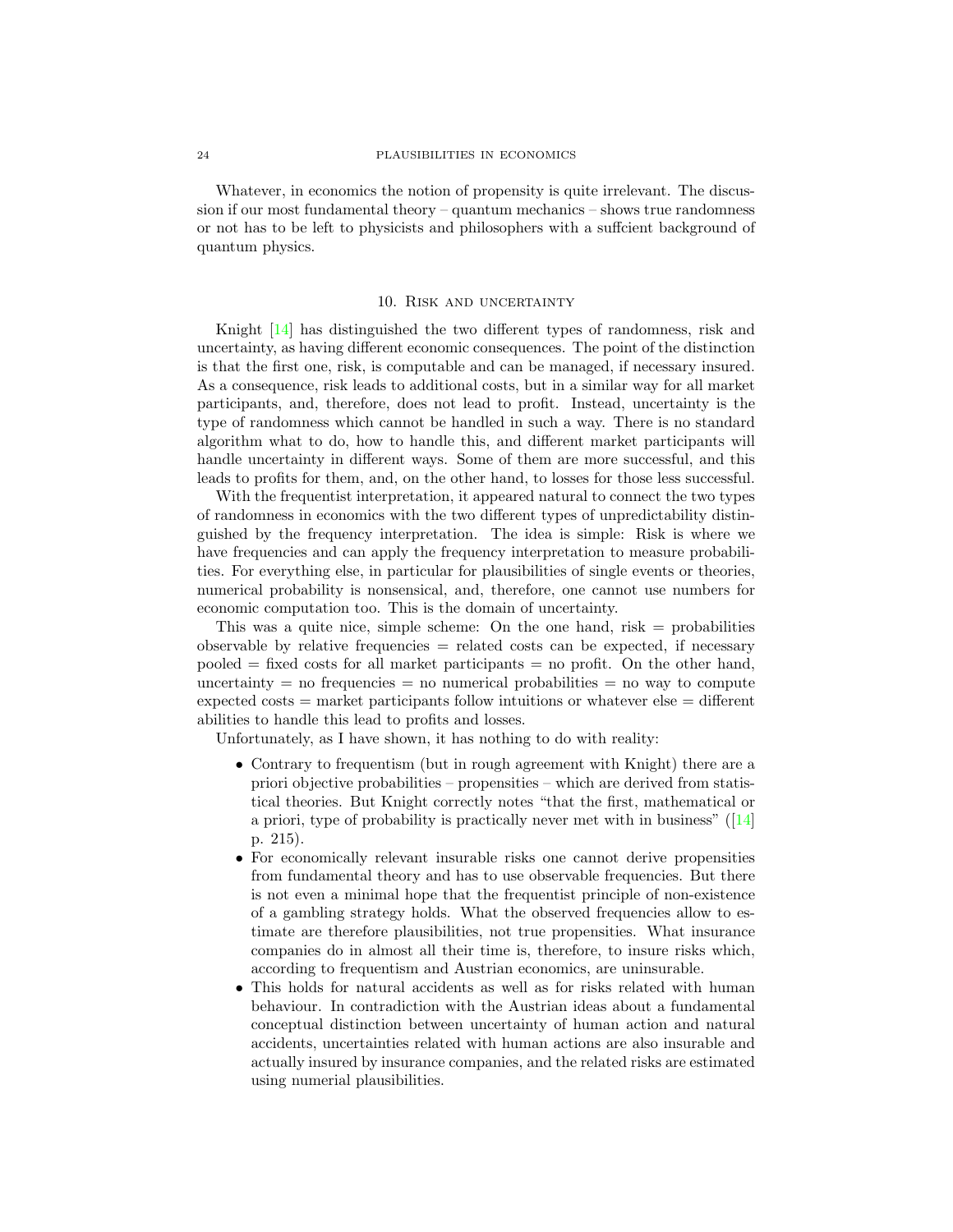- The situations classified as "case probability" by Austrian economics are in principle insurable, with risk estimates based on observable frequencies for classes which do not fulfill the requirements of frequentism.
- The accuracy of the estimates of plausibilities depends on the available information. The access to this information is related with costs. Sometimes, the use of the information may be also connected with moral costs. Because of these costs, the existence of better information ("gambling strategies") may be sometimes economically irrelevant.

But maybe there is nonetheless something which survives from this scheme?

There is. The first thing which survies is the purely economic part of the argument. In other words, I consider the definitions "risk is the type of randomness which leads to no randomness-related extra profits or losses" and "risk is the type of randomness where all market participants have a straightforward algorithm which allows to estimate their uncertainty-related costs in an objective way" as equivalent. The same holds, correspondingly, for the analogical two definitions of uncertainty.<sup>[3](#page-24-0)</sup>

Then, the simple intuition "observable frequencies  $\Leftrightarrow$  risk" remains valid – as a first approximation. The amusing point is, of course, that the economically relevant observable frequencies do not fit into the criteria for applicability of frequentism. So, despite being seemingly quite similar, the distinction between class probability and case probability proposed by Ludwig von Mises [\[1\]](#page-30-0) has to be given up. It has everything wrong – the border where observable frequencies may be used to estimate plausibilities (which includes single events) as well as the meaninglessness of numerical plausibilities in the case of approximate uncertainty.

What survives are, in other words, the original ideas presented by Knight, undistorted by frequentism.

10.1. The boundary between risk and uncertainty. The disagreement with Knight about the applicability of numerical plausibilities to our opinions and estimates has been already discussed in section [8.](#page-20-0) But there is a modification of Knight's rejection which remains at least approximately acceptable: "no observable frequencies  $\Leftrightarrow$  no *algorithm to obtain* numerical plausibilities  $\Leftrightarrow$  uncertainty".

In fact, the rules of Bayesian probability theory, or the logic of plausible reasoning, give us, in the general case, only incomplete algorithms: There are, in particular, evolution equations for plausibilities defined by various scientific theories, but they need initial values for plausibilities. There is the algorithm of Bayesian updating, but it needs prior plausibilities of the new data. There is the decision-making algorithm, but it needs the plausibilities of the outcomes in dependence of the possible decisions. Sometimes this is sufficient, and leads to sufficiently straightforward algorithms. Sometimes not. The case where we have no simple, straightforward algorithm is the one which can be characterized by true uncertainty.

To characterize the domain of "true uncertainty", we have to recognize the following:

• As explained above, almost all economically relevant observable frequencies are not "frequencies" in the frequentist's definition. But their observation can be nonetheless used (via Bayesian updating) to obtain in many cases

<span id="page-24-0"></span><sup>3</sup>The only point I see is the case of insider knowledge: Accurate information may be in principle accessible (it doesn't matter if as certainty or propensity) but known, as a trade secret, to only one participant. While we are therefore, in principle, in a situation of insurable risk, the insider gains extra profit because the competitors have no access to the objective truth.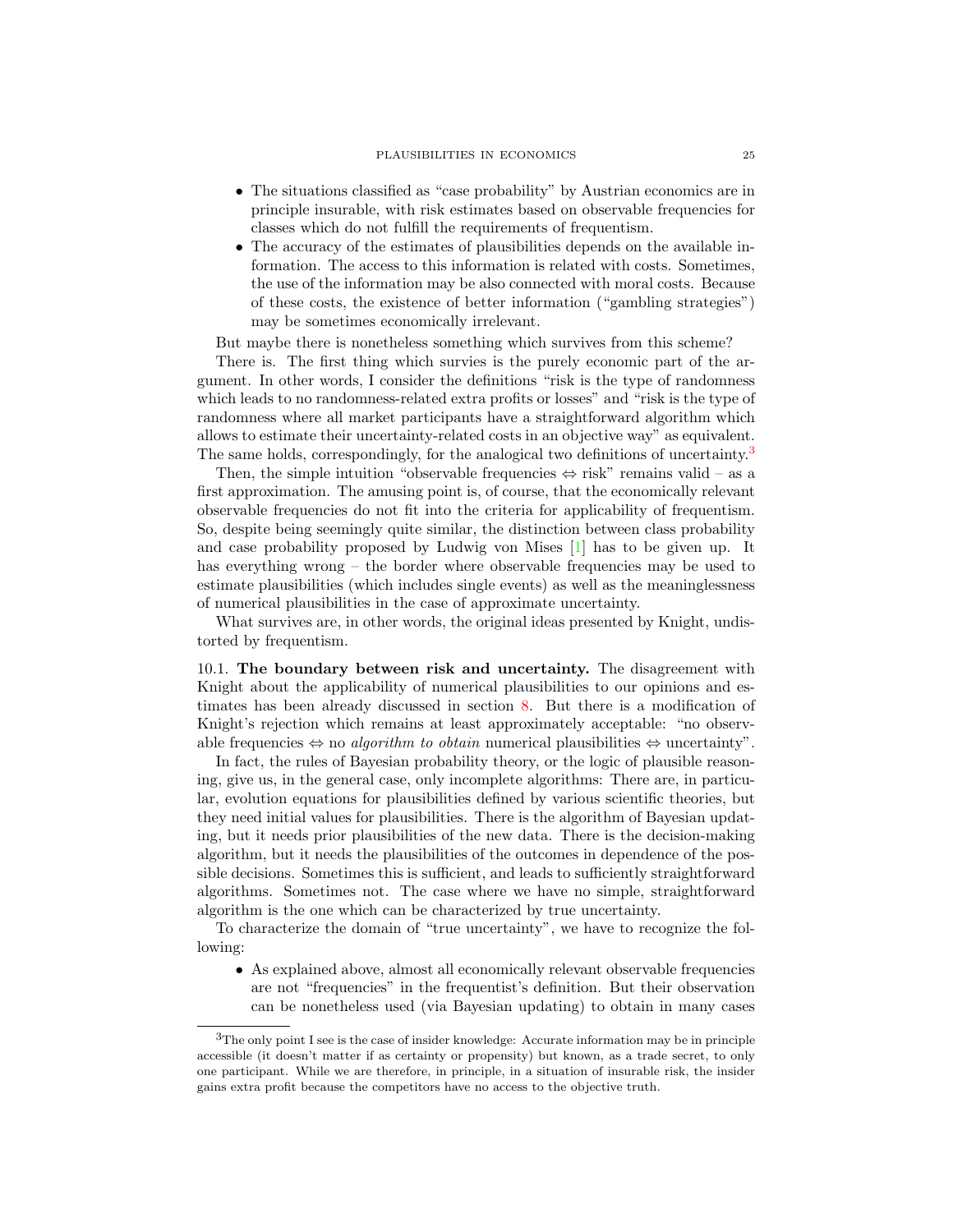quite reasonable and accurate plausibilities in a quite straightforward way. So there are some algorithms (not in contradiction with the "no frequencies – no algorithm" intuition) which work if common sense frequencies are available.

- It has to be recognized that single case plausibilities fit into the "frequencies available" part: The single cases are elements of various larger classes, and the rules of plausible reasoning allow to combine the frequencies observable for these larger classes to obtain specific plausibilities for single events.
- There is also a domain of epistemological questions where algorithms exist: Estimates for the values of natural constants (unknown parameters of our theories) by measurements. Here, statistics about the results of different measurements are available. These are not frequencies of the natural constants – the constants are always the same – but nonetheless the standard methods applicable to frequencies are applicable here too.
- Even in the domain where frequencies are available unpredictable new inventions are possible: It may be found, for example, that some parameter previously considered to be irrelevant appears relevant. So there are aspects of true uncertainty also in this domain.

Nonetheless, the domain of true uncertainty has been identified quite accurately by Knight.

10.2. The abilities of good entrepreneurs. The understanding that true uncertainty is nonetheless part of the domain of applicability of numerical plausibilities, and that this domain is covered by strong logical rules of plausible reasoning, allows a much better characterization of the abilities of good entrepreneurs:

- The problems in the domain of true uncertainty can be at least as complex as mathematics: Classical mathematical logic is a particular case of the logic of plausible reasoning. Thus, the better thinker has an advantage in plausible reasoning.
- It can be at least as complex as science, because new experimental data change the plausibilities of scientific theories, proposing a new scientific theory changes the plausibilities of existing scientific theories, and the plausibilities of everything else depend on the plausibilities of scientific theories. Thus, the better scientist has an advantage in plausible reasoning.
- In particular new theories can completely change the whole picture, and there is no algorithm to find new theories. Thus, the better inventor has an advantage.
- It depends on the available information. So the ability to obtain information, and to distinguish relevant from irrelevant information, gives an advantage.
- Irrational people, who violate the logic of plausible reasoning, end up with inconsistent plausibilities.

So the intuition that decision-making under true uncertainty is an art, where some people appear more successful than others, remains to some degree valid. But, based on the logic of plausible reasoning, we can obtain some insight into this art. We can obtain an understanding which qualities are relevant for decisionmaking under uncertainty and why and how they matter. Not much room is left for mysticism about almost magical abilities of successful entrepreneurs. A rational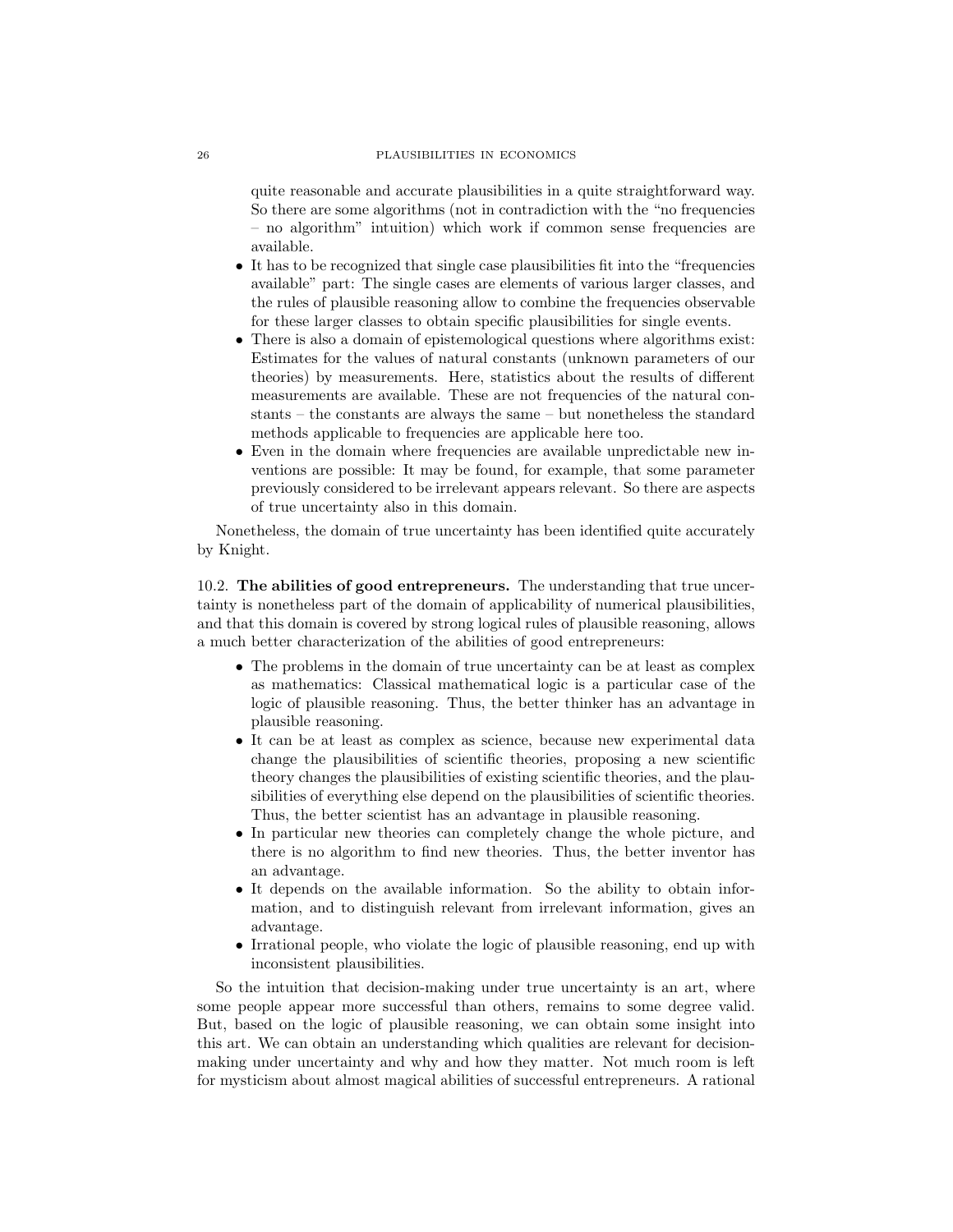mind, the thinking abilities one needs to be a good mathematician, a good scientist, a good inventor, appear useful for the good entrepreneur too. Of course, intuition plays a large role. But it is not a mystical, magical kind of intuition, but an ability to think faster, better than other people. Different from mystical abilities, it can be developed by exercise.

So plausible reasoning appears useful for improving our understanding, our "verstehen", of entrepreneurship. Such a better understanding of entrepreneurship as rational, based on rational, logical reasoning instead of magical intuitions, is important for the clarification of the role of entrepreneurship in economics. The importance of this Austrian understanding for libertarian thinking has been nicely demonstrated by Dempster in a comparison of the Austrian and the Post-Keynesian approach to uncertainty:

These very different views on the nature of entrepreneurship give rise to corresponding differences in policy prescriptions. For an Austrian economist, it is the presence of the entrepreneur that ensures a competitive "discovery process" in which economic actors attempt to change the current state of affairs, thereby "systematically contributing to the coordination of plans" (p. 93). The absence of the entrepreneurial function in the Post Keynesian framework, however, leads to the recognition of uncertainty in economic life without its market-based solution. It is unsurprising, therefore, that dealing with this rampant uncertainty becomes the foremost problem for Post Keynesian policy to solve. Their solution, which they naturally attribute to the brilliance of Keynes, is that government must step in with policies that reduce uncertainty and/or mitigate its effects.  $([15]$  $([15]$  p. 79)

But if one starts with an understanding of uncertainty as a situation where we have nothing, no rational base, to guide us, the successful entrepreneur becomes automatically something like a magician, able to do things which other people are completely unable to do, based on mystical intuitions instead of scientific, rational thinking. And with such magicians as entrepreneurs it becomes much harder to defend the positive, organizing, coordinating role of entrepreneurship in economics recognized in Austrian economics. The post-Keynesian ignorance of this role – together with its pro-government consequences – becomes more plausible.

# 11. Against verificationism

The comparison between Knight  $[14]$ , on the one hand, and the Austrians Ludwig von Mises [\[1\]](#page-30-0) and Hoppe [\[3\]](#page-30-2) on the other hand, has shown a lot of differences, and they all have been in favour of Knight. The reason for this is also quite clear: Ludwig von Mises, as well as Hoppe, have been aware of the ideology of frequentism proposed by Richard von Mises  $[12]$ , and they have been influenced by this ideology in a sufficiently strong way to classify them as frequentists. In particular, they have accepted the frequentistic rejection of numerical probabilities for single events as well as for epistemological problems.

But frequentism in itself is also not without a background itself. In fact, frequentism is a quite natural result of the application of empiricism, or, more accurate, verificationism, to the domain of probability theory.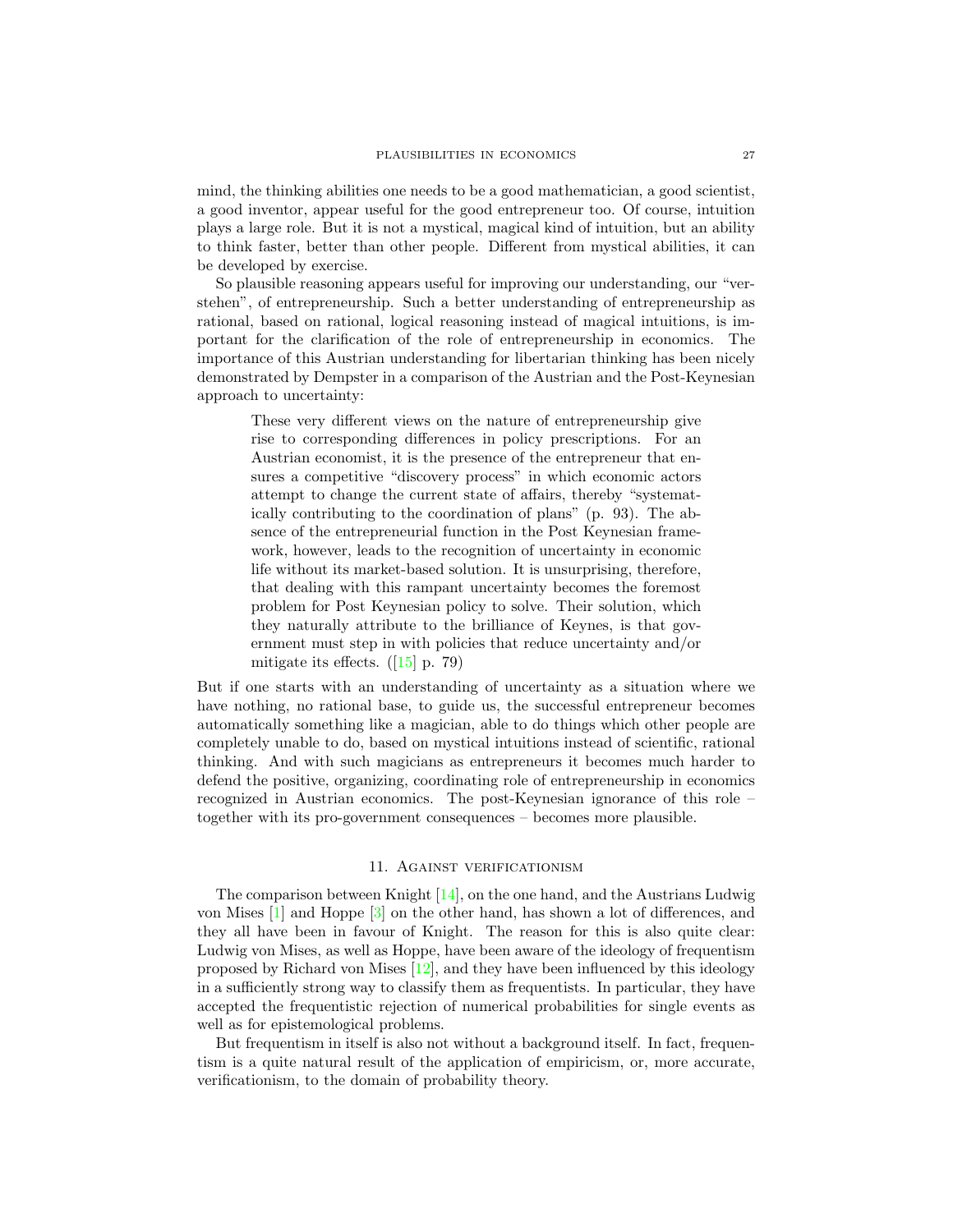### 28 PLAUSIBILITIES IN ECONOMICS

Indeed, the key idea of empiricism is the derivation of scientific theories from observation. But in the domain of plausible reasoning there is nothing to observe: It is about the question what can be concluded and derived by plausible reasoning from a given set of available information. This is an extension of logic, and has nothing to do with observation. The only point where observation plays a role, where it allows to "measure" probabilities, is the domain where frequencies are involved.

But, as we have seen, not only plausible reasoning has been excluded, even most of the reasonable applications of frequencies have been excluded. The reason is the other key idea of empiricism, a key idea it shares with classical rationalism – verificationism, the hope for certain, proven, verified knowledge. But the frequencies which we usually observe  $-$  all of them at best approximate  $-$  are obviously not good enough for defining true, verifiable, final knowledge. This is possible only in the case of true randomness. All the cases where randomness may be caused by insufficient knowledge have to be excluded – here, the progress of science may lead a progress of knowledge and, in this way, invalidate a theory "derived" from these frequencies.

But behind this I see a general danger of verificationism, independent on the particular application in probability theory: The hope for certainty, the focus on certain knowledge naturally leads to a rejection of hypothetical knowledge, of plausible reasoning, and of everything we need in an uncertain world.

According to Popper, there is no certain knowledge in the domain of empirical science. So a consistent, consequent verificationist has to reject all empirical science, and consequently ends in scepticism. In practice, verificationists are not that consistent. They accept some theories as verified, while other theories are rejected as hypothetical, speculation. The choice is rather arbitrary. Sometimes, the results are even paradoxical, as in the case discussed here: It is the part of application of probability theory which is at least possibly certain, which has mathematical, logical character – the logic of plausible reasoning – which has been rejected by frequentism, while empirical frequencies, which in principle can never give absolute certainty, have been embraced as the only certain thing.

11.1. The connection between etatism and verificationism. The rejection of plausible reasoning seems to me a powerful method of improving the power of the state.

In fact, plausible reasoning is what the common man has to use in his decisionmaking. The world around him is uncertain, his knowledge incomplete, and the information available to him not optimal. So, to improve his power of reasoning, one would have to improve, first of all, his abilities in plausible reasoning – the very base of his reasoning abilities.

This is, of course, not what the state needs. The ideal citizen of a state is a helpless citizen, a citizen who asks politicians to help him, to protect him from the uncertain, dangerous world outside, from the unpredictable decisions of other people.

So what could be a better policy for the state than discreditation of common sense, of plausible reasoning?

And verificationism is an ideology which rejects plausible reasoning. What cannot be verified, what is uncertain, should be rejected as nonsensical. So verificationism is an ideal philosophy in support of the state.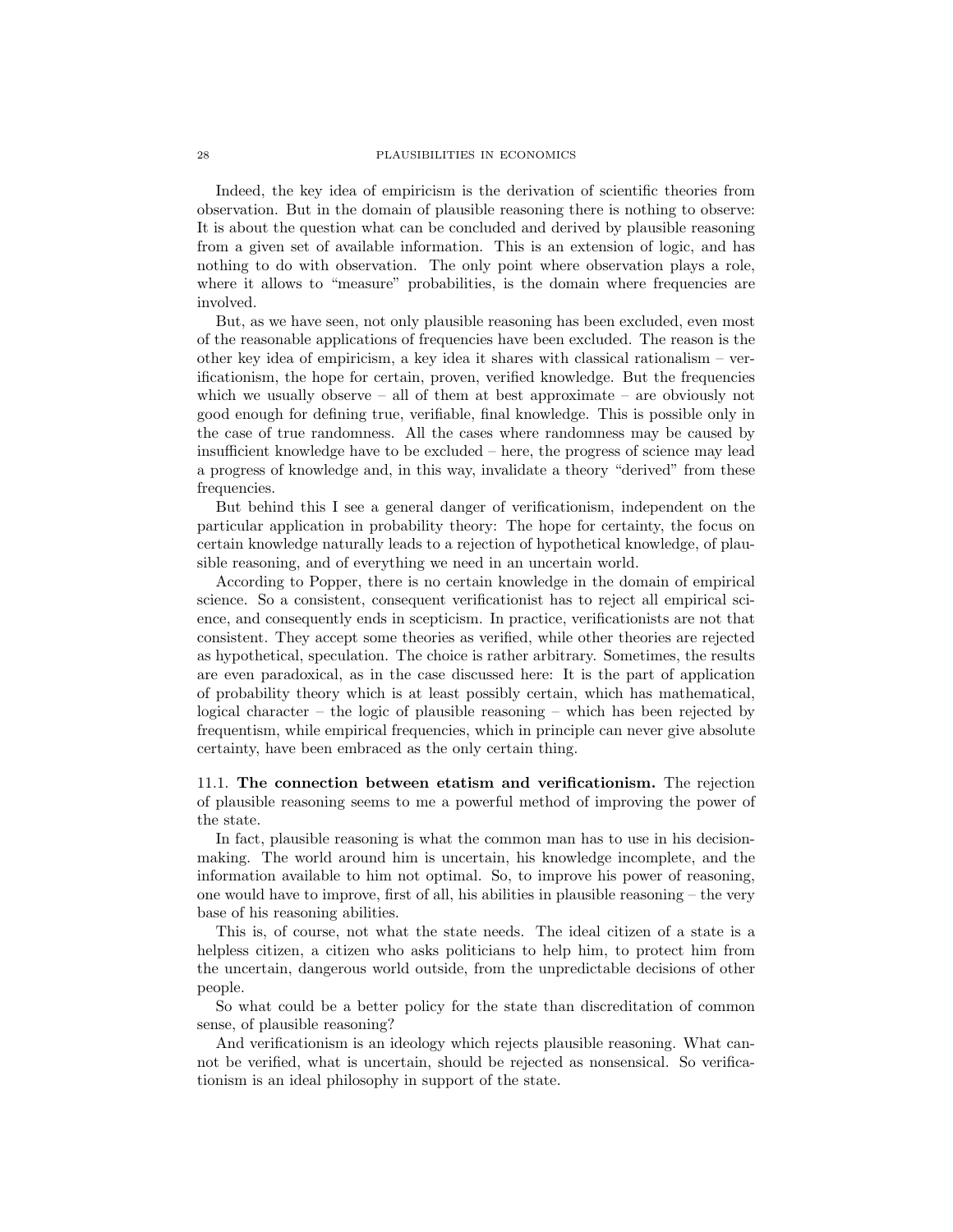It is not my intention to suggest that some evil philosophers have invented verificationism in some conspiracy to support an almighty state. The fear of uncertainty is a quite natural fear, so verificationism is a quite natural philosophy – it is completely rational to prefer certain knowledge to uncertain, hypothetical knowledge. This natural preference, in combination with wishful thinking, leads quasi automatically to verificationism, supports its popularity, among supporters of the state as well as among libertarians and anarchists.

But this does not change two facts: First, that despite its attractiveness, verificationism is simply wrong, a result of wishful thinking. And, second, the point I make in this section: That verificationism is an ideology which, quasi automatically, strengthens the state. People indoctrinated by verificationism will be afraid of uncertainty much more than justified by the natural preference for certainty. As a consequence, they have much less use for freedom.

And it does not help much to explain them that the state cannot hold its promises to guarantee certainty, that regulation by the state makes, in the long run, the situation even more uncertain. Because the expectation which of two alternatives gives more certainty, given that above are in principle uncertain, is already part of plausible reasoning – the very thing which is rejected as utter nonsense by verificationism.

It is, instead, the very nature of verificationism that some parts of our knowledge are accepted, despite their hypothetical character – this hypothetical character is simply ignored. This ignorance is natural, it is part of the fear of uncertainty. Accepting the hypothetical character of these parts of knowledge would lead to scepticism, the rejection of all knowledge as uncertain. So the very fear which makes verificationism attractive also supports the dogmatization of some parts of our knowledge. But which parts of our knowledge are dogmatized in this way, and which are rejected? This is unpredictable in principle, in the sense that it has nothing to do with the real scientific value of the theories, or with their degree of plausibility or certainty – the choice is based on fear of uncertainty, not on rational evaluation, because rational evaluation would recognize, at first, that all the alternatives are uncertain.

So other, irrational, factors will play a decisive role. Such irrational factors are, in particular, the promises made. It seems quite plausible that a theory which makes unjustified promises, but gives at least some hope, will be preferred in comparison with a theory which does not even promise certainty.

And so it is not strange at all that theories idealizing the state, the democratic decision-making process and so on will be preferred in comparison with much more rational theories about markets. Of course, libertarian theories have a much better rational foundation, make predictions about the failures of various state regulations which have been corroborated a lot of times, but they do not promise certainty. The state promises certainty. Does libertarian theory have a chance as long as people are heavily infected by the wishful thinking of verificationism? Certainly not as long as the libertarians themself are not free of this irrational ideology.

11.2. The role of plausible reasoning in libertarian education. From the point of view of this insight, the content of education today, in governmentcontrolled schools, seems quite natural and reasonable – for the state.

Indeed, what could be a better support for the state than teaching children the results of Big Science – about physics, chemistry, biology, mathematics? Results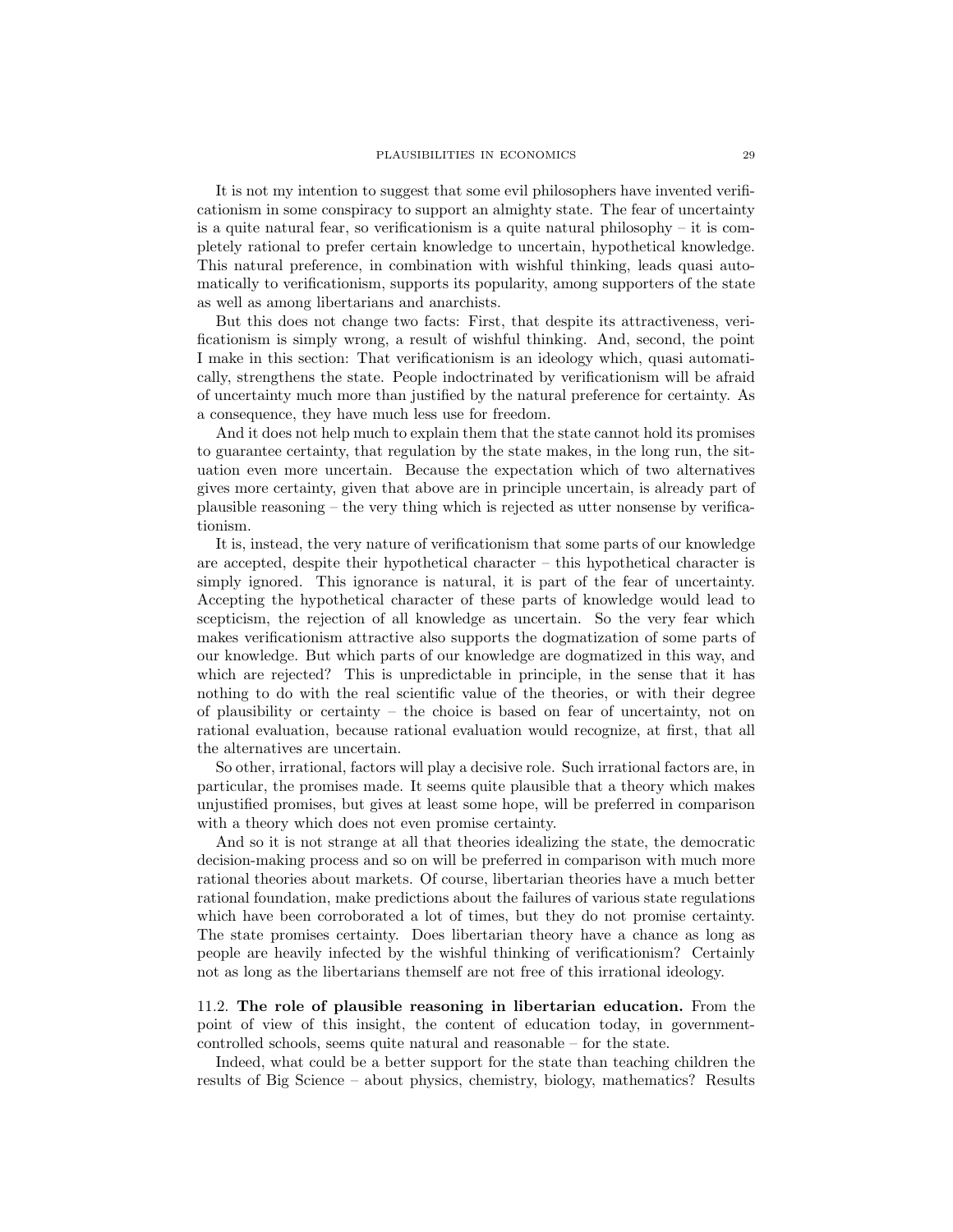which are impressive and interesting, but in no way necessary or even useful for almost all of them, instead of the methods of plausible reasoning? What could be a more powerful source of helplessness of the people than teaching them classical logic instead of the logic of plausible reasoning? Classical logic shows them all the points where insufficient knowledge, simplified assumptions, insufficient information prevent us from obtaining certain results. But it remains silent about what to do if our knowledge is insufficient or our information is restricted.

Indeed, think about what you learn if you learn classical logic. Take the simple example of independence. What classical logic tells you is that independence is an additional assumption. One cannot simply assume that two conditions are independent. No, this is an open scientific question and has to be studied. You obviously cannot do this – you don't have the time and the access to the data to do the statistics. This has to be left to Big Government Science.

Plausible reasoning teaches something very different: You don't have any information which suggests any dependence? So you have to assume independence. Clear and simple. It may appear that, in fact, there is a dependence. But so what? Even if you fail, you have made the most rational decision given the information available to you. So there is no reason to blame yourself.

In government schools children learn that plausible reasoning – what they learn in everyday life, outside the school, on the street  $-$  is faulty, uncertain. What they learn are some results of Big Government Science. Results which are themself also uncertain in principle, which need the same plausible reasoning for their justification. But this is not what is teached. Big Science, as it is teached in the school, is Certain. And what the children themself learn, in fact, is that they are stupid in comparison with Big Science, unable to survive in the uncertain world without the help of Big Government Science, so that it is much safer if they will be protected by Big Government from the evils of an uncertain world.

What should be teached, instead, to children in a libertarian world? Various abilities which are really useful for them. In the modern world there is, in fact, not much *everybody really* needs – a reason to reject the very idea of obligatory schools. But among these abilities useful to everybody is – together with the ability to read, write, and some elementary mathematics – a domain of knowledge which is not teached today even at universities: The ability of plausible reasoning, the ability to make rational decisions based on the available information in an uncertain world. It may be the most important ability at all.

Of course, given the aversion caused by obligatory schooling against the things children are forced to learn, it may be even better that plausible reasoning is not teached there, but left to the family and the street. But this is already a different question.

Plausible reasoning is an ability which is dangerous for Big Government, because it makes the people less helpless, more confident in their own abilities, more certain that they can survive without Big Brother, more independent, and therefore more opposed to government control of their own lifes.

# 12. Conclusions

Frequentism, especially in its original, positivistic version, has a fatal influence on economic reasoning, because it rejects an important part of scientific, rational reasoning – the whole domain of plausible reasoning. Once plausible reasoning is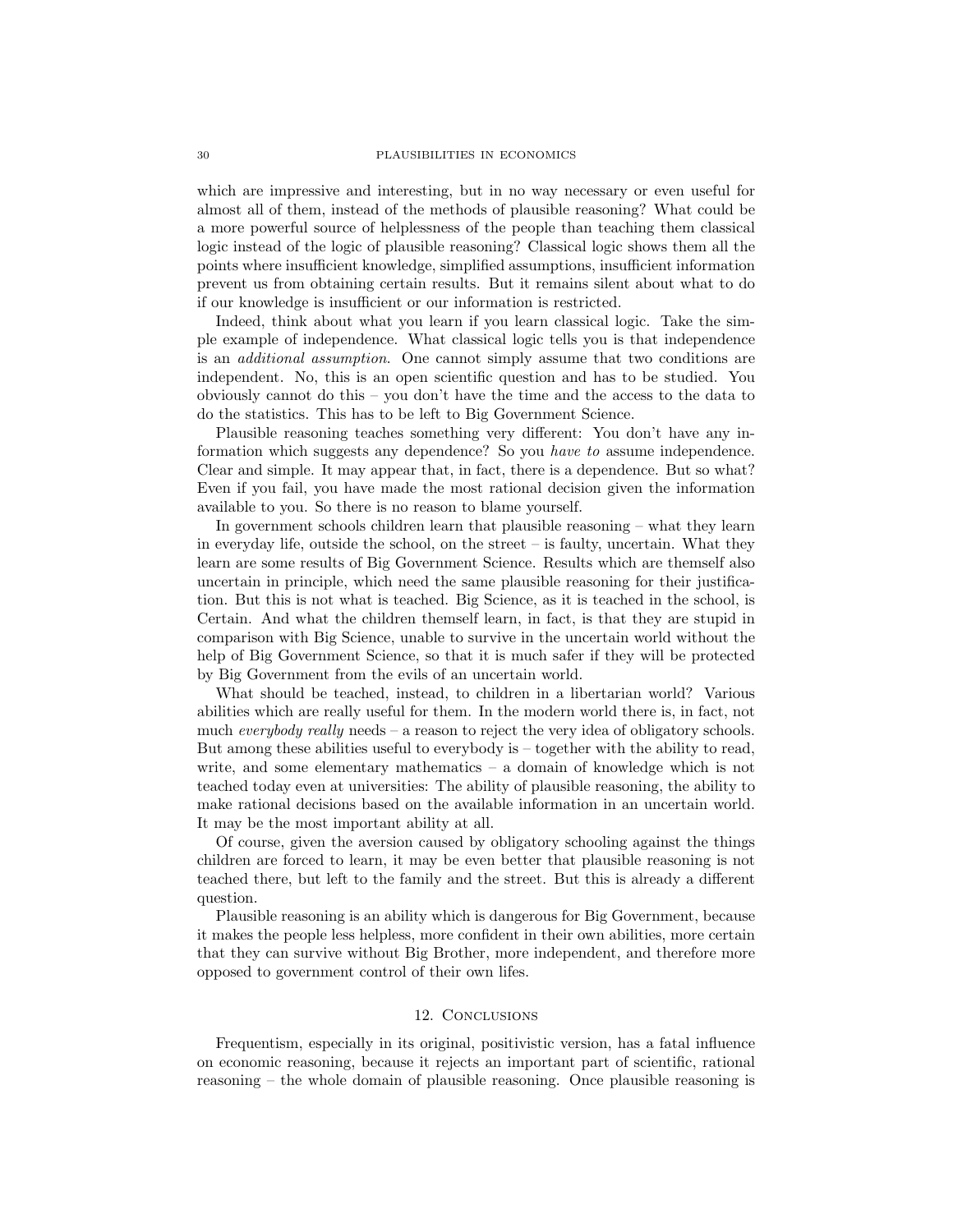used by human actors, in particular entrepreneurs, as well as by insurance companies, its understanding is important for economics.

In particular, such an understanding is necessary to distinguish correctly cases of insurable risks from true uncertainty. The influence of frequentism has been fatal here: Even if there seems to be, at a first look, no big difference between the risk-uncertainty distinction proposed by Knight and the class probability-case probability distinction proposed by von Mises, the latter one, motivated by frequentism, is completely misguided and economically irrelevant. Instead, there are simple rules of plausible reasoning for computing numerical plausibilities for single events derived from oberservable frequencies. These data can and have been used by insurance companies to estimate risks related with natural accidents as well as human actions in such "single cases".

The class probability-case probability distinction is not only irrelevant for the distinction between insurable and uninsurable risks, but completely misguided for economic considerations, because the condition of true randomness is never fulfilled in economically relevant situations, with a few irrelevant exceptions for lotteries.

The logic of plausible reasoning requires also some modification of Knight's position on uncertainty. Even in the domain where no simple formulas based on frequencies are avaiable, the domain named uncertainty by Knight, rational reasoning as well as numerical plausibilities are far away from being nonsensical. In particular, in the domain of epistemology, plausible reasoning allows to derive a quantitative version of the rules of falsificationist methodology of science. It also allows to handle, in agreement with common sense, the problem of estimation of natural constants by uncertain measurements.

Nonetheless, there remains an important domain where no straightforward algorithm is available to derive the interesting plausibilities. This is the domain of scientific, mathematical, technological as well as economical invention – a domain which is indeed worth to be distinguished as a domain of true uncertainty, even if numerical plausibilities are meaningful here too.

#### **REFERENCES**

- <span id="page-30-0"></span>[1] Ludwig von Mises, Human action: A treatise on economics, Yale University, 1946, Fox & Wilkes, San Francisco, 1996, available on [mises.org](http://mises.org)
- <span id="page-30-1"></span>[2] Rothbard, Man, economy and state, Ludwig von Mises Institute, 2009, available on [mises.org](http://mises.org)
- <span id="page-30-2"></span>[3] Hans-Hermann Hoppe, The Limits Of Numerical Probability: Frank H. Knight and Ludwig von Mises and the Frequency Interpretation, The Quarterly Journal Of Austrian Economics vol. 10, No. 1 (Spring 2007): 3 – 21
- [4] Hans-Hermann Hoppe: M.N. Rothbard Economics, Science, and Liberty, The Ludwig von Mises Institute, 1999, available on [mises.org](http://mises.org)
- <span id="page-30-7"></span>[5] Hans-Hermann Hoppe, On Certainty and Uncertainty, Or: How Rational Can Our Expectations Be? Review ofAustrian Economics 10, No. 1 (1997)
- [6] Hans-Hermann Hoppe, The Economics and Ethics of Private Property, Kluwer Academic Publishers 1993, The Ludwig von Mises Institute, 2006, available on [mises.org](http://mises.org)
- <span id="page-30-3"></span>[7] Richard N. Langlois, Subjective Probability and Subjective Economics, C.V. Starr Center for Applied Economics Research Report #82-09, Faculty of Arts and Science, New York University (1982).
- <span id="page-30-4"></span>[8] Mark R. Crovelli, On the Possibility of Assigning Probabilities to Singular Cases, or: Probability Is Subjective Too!, Libertarian Papers 1, 26 (2009). online at: [libertarianpapers.org.](http://libertarianpapers.org)
- <span id="page-30-5"></span>[9] Mark R. Crovelli, Has David Howden Vindicated Richard von Misess Definition of Probability?, Libertarian Papers 1, 44 (2009). online at: [libertarianpapers.org.](http://libertarianpapers.org)
- <span id="page-30-6"></span>[10] David Howden, Single Trial Probability Applications: Can Subjectivity Evade Frequency Limitations?, Libertarian Papers 1, 42 (2009). online at: [libertarianpapers.org.](http://libertarianpapers.org)